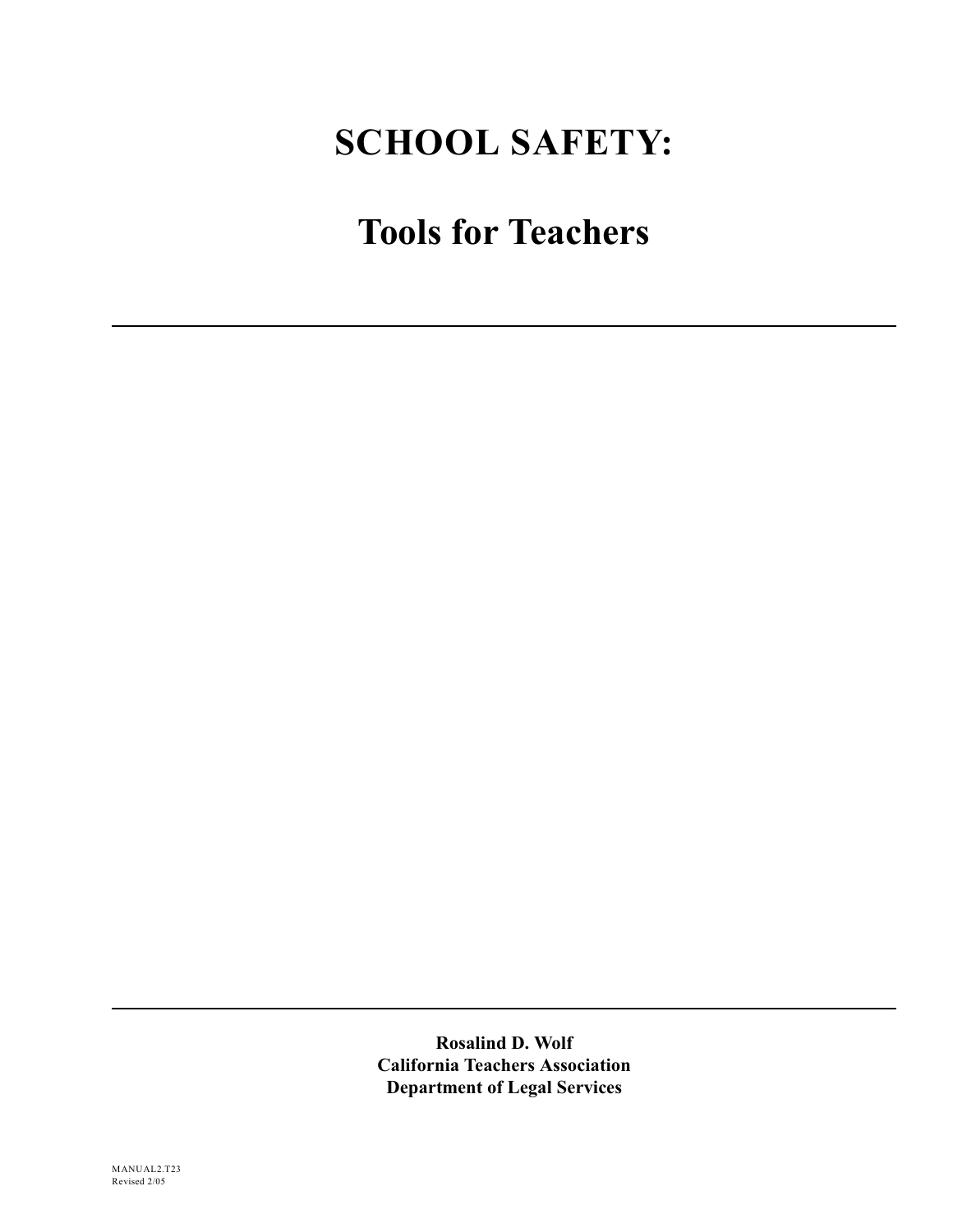# **CONTENTS**

| A.        |                                                                                                                                  |  |  |  |
|-----------|----------------------------------------------------------------------------------------------------------------------------------|--|--|--|
| <b>B.</b> |                                                                                                                                  |  |  |  |
| $C$ .     |                                                                                                                                  |  |  |  |
|           | 1.<br>2.<br>3.<br>$\overline{4}$ .<br>5.<br>6.<br>A)<br>B)<br>DISTRICT RESPONSIBILITY TO INFORM TEACHERS ON CRIMINAL<br>7.<br>8. |  |  |  |
|           | PROHIBITIONS AGAINST VIOLENCE AND DISRUPTION                                                                                     |  |  |  |
| A.        |                                                                                                                                  |  |  |  |
|           | 1.<br>2.<br>3.<br>$\overline{4}$ .<br>5.<br>6.<br>7.                                                                             |  |  |  |
| <b>B.</b> |                                                                                                                                  |  |  |  |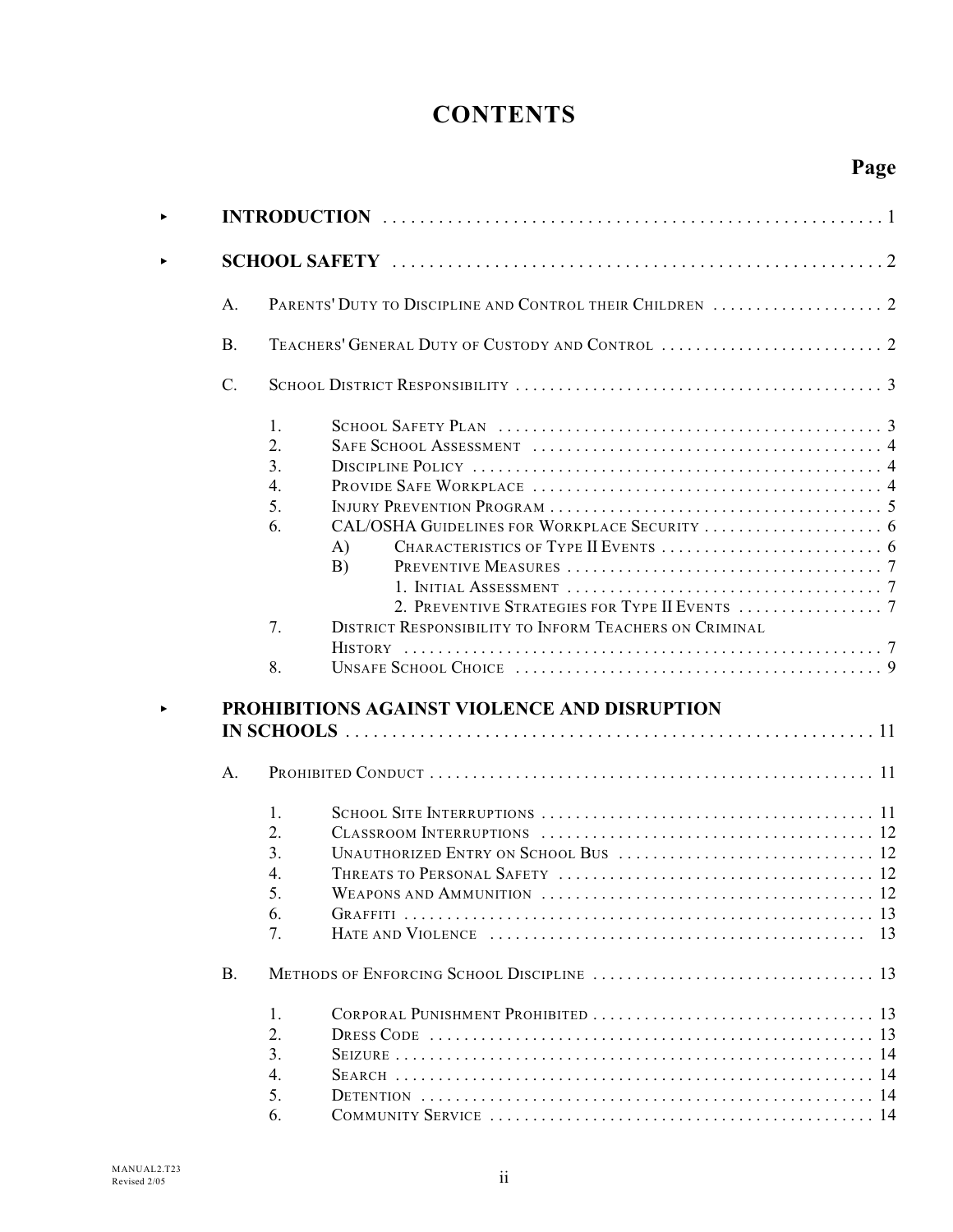|                | 7.<br>8. |                                                                       |
|----------------|----------|-----------------------------------------------------------------------|
|                |          | GROUNDS FOR SUSPENSION AND EXPULSION  15<br>A)<br>B)<br>$\mathcal{C}$ |
|                |          |                                                                       |
|                |          | SUSPENSION AND EXPULSION OF SPECIAL EDUCATION STUDENTS 19<br>D)       |
|                | 9.       |                                                                       |
|                | 10.      |                                                                       |
|                | 11.      | WITHHOLDING OF GRADES, DIPLOMA, TRANSCRIPTS  21                       |
|                | 12.      |                                                                       |
|                | 13.      |                                                                       |
|                | 14.      |                                                                       |
|                | 15.      | TEACHERS' RIGHT TO WALK OFF JOB BECAUSE OF SAFETY CONCERNS 23         |
|                |          | CIVIL LIABILITY AND DISTRICT RESPONSIBILITY  24                       |
| A <sub>1</sub> |          |                                                                       |
| <b>B.</b>      |          |                                                                       |
|                |          |                                                                       |
|                |          |                                                                       |
|                |          |                                                                       |
|                |          |                                                                       |
|                |          |                                                                       |
|                |          |                                                                       |
|                |          |                                                                       |
|                |          |                                                                       |
|                |          |                                                                       |
|                |          |                                                                       |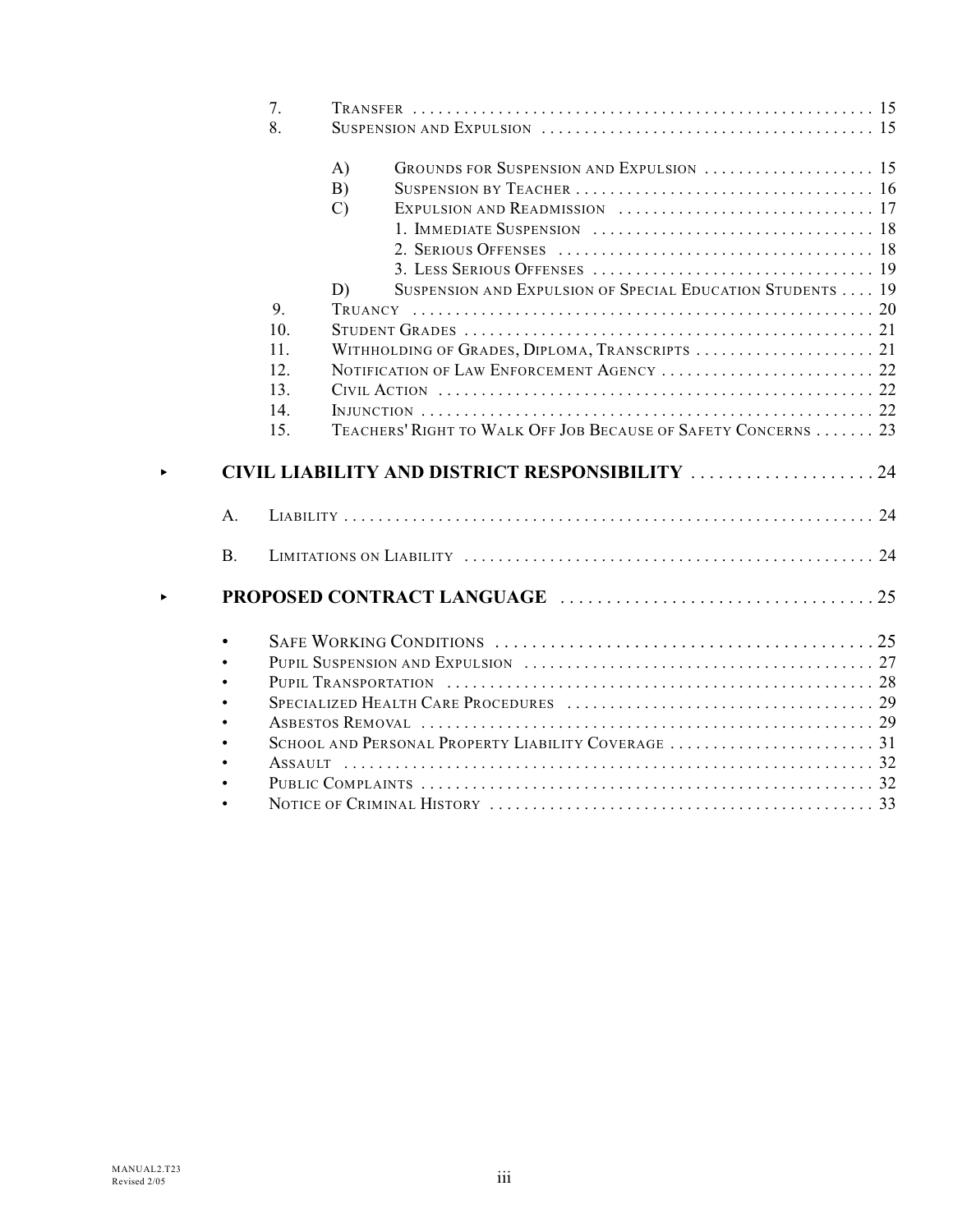# **INTRODUCTION**

In 2002, the California Legislature found as follows:

SECTION 1. The Legislature hereby finds and declares that over the past decade school violence, specifically "school terrorism," has increased dramatically. There has been reported 27 shooting incidents since 1992. In recent years, the frequency of these violent acts have increased 73 percent. Nineteen of these incidents have occurred in the last three and one-half years. California has not been immune from these attacks. There have been five reported school shootings since 1998. Many more shootings have escaped media attention.

In nearly all of these cases the perpetrator has either made statements threatening future violence or engaged in overt behavior commonly associated with criminal violence prior to the shooting. Those who were aware of this behavior often did not report their concerns to school officials or law enforcement.

The Legislature further finds and declares that there is a compelling need to encourage students, educators, and parents to report threats of violence and violent behavior of pupils and others that pose a danger to school safety. AB 2484 (2002).

The problem of violence and criminality is a pervasive social problem which threatens all of us. Schools are in every respect a microcosm of society. Everything that is happening in the larger society is reflected in schools at a higher level of intensity because pupils are immature and lack the good judgment of adults. Illegal drug use, uncontrolled sexual behavior, and rampant violence - once thought to be adult activities - plague schools.

Schools did not create these problems and they alone cannot solve them. But, the failures of society and parents are visited on teachers. The most that schools can hope to do is to manage these problems, to contain them, and to minimize the extent to which they interfere with the educational mission and threaten the safety of teachers and pupils.

School violence is a particular problem because students and teachers are a captive audience compelled to be in attendance and also, because fear and witnessing violent acts is antithetical to a learning environment.

The law is not the best vehicle for preventing violence, but the primary response to increasing violence has been more laws sanctioning violent conduct, increasing penalties and longer jail sentences. In seeking remedies for school violence, it is imperative that measures other than law enforcement be adopted. Obviously, law enforcement is necessary, but in itself enforcement serves the purpose of punishment far more effectively than deterrence.

The best way to prevent violence is through socialization - training, educating, and shaping the behavior of the young to reject violence as a way of expressing strong emotion or resolving disputes. On the contrary, this society socializes its children to choose violence. Television, movies, cartoons, toys, and video games glorify and glamorize violence. Many children for whom these are the major shapers of behavior hear no countervailing messages.

Real solutions to violence depend on a resolve by society to reduce it. That will is lacking now, but it may grown as more and more people are threatened and more and more societal resources are devoted to law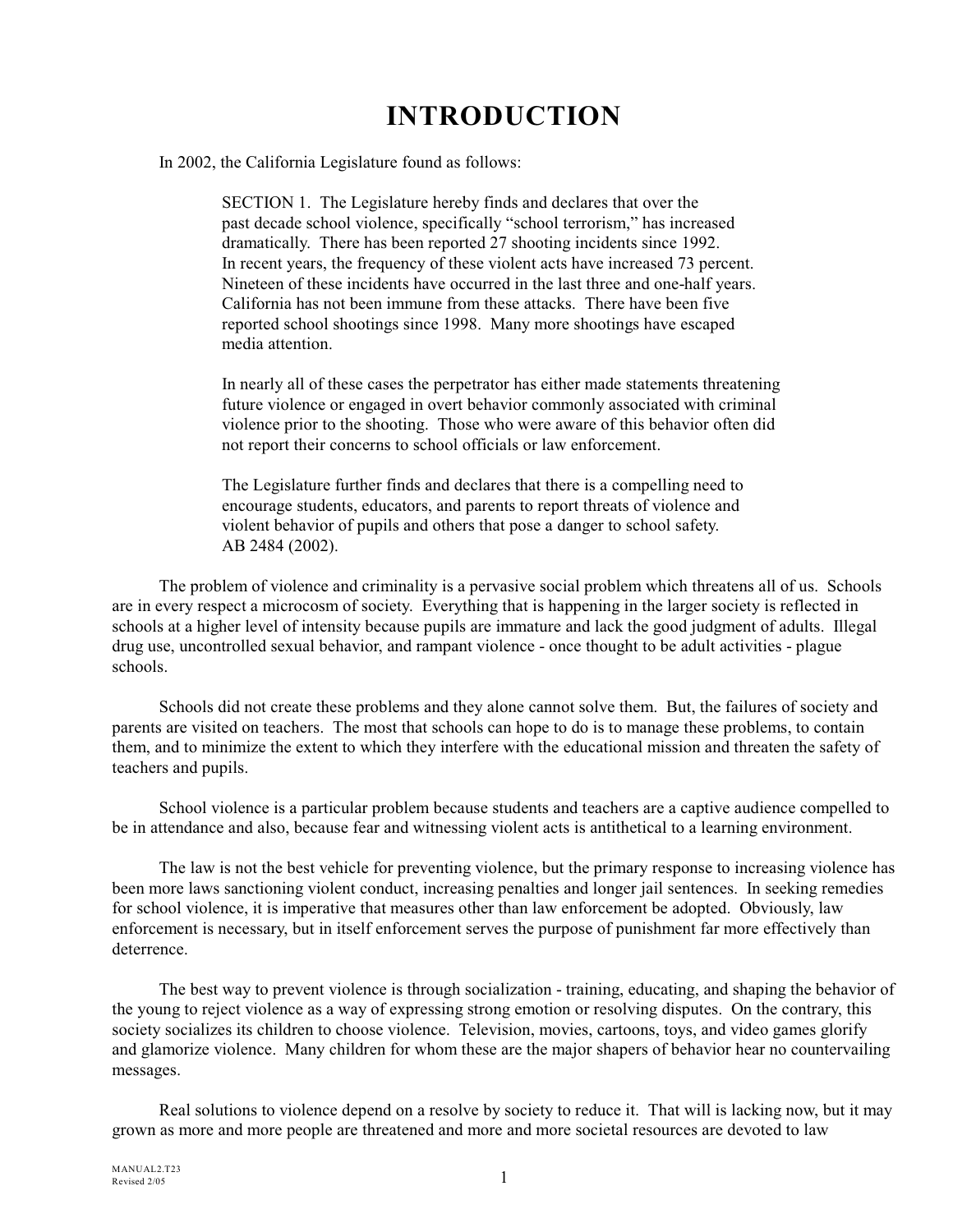enforcement, security, and prisons.

Education must be considered as part of the solution - as a means of preventing violence. This can be accomplished by including education for teachers and administrators in conflict resolution, mediation and managing violent situations. More significantly, education for students is needed regarding the consequences of and alternatives to violence, including conflict resolution and mediation techniques. And public education is needed regarding the social cost of violence and conflict resolution - e.g., anti-violence campaigns financed by tax on weapons and ammunition.

In addition, any serious effort to reduce and prevent violent crime must include:

- DECRIMINALIZATION OF DRUGS; AND
- $\blacktriangleright$  More GUN CONTROL

This said, we turn to a discussion of laws which may help to minimize school violence.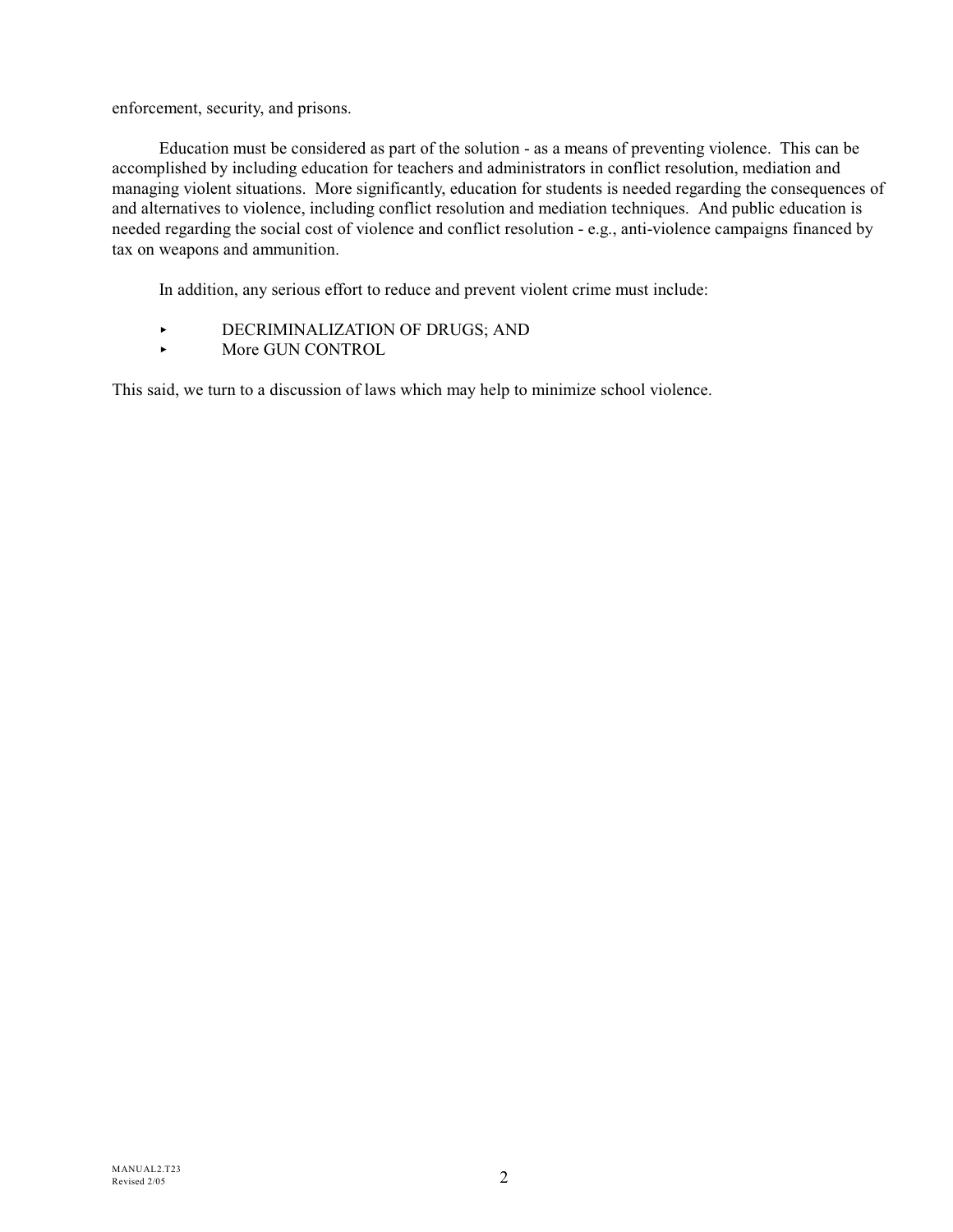# **SCHOOL SAFETY**

#### *A. PARENTS' DUTY TO DISCIPLINE AND CONTROL THEIR CHILDREN*

Under California law, parents and legal guardians are responsible for the conduct of their minor children. Ultimately, parents must maintain discipline and control of their children's behavior, whether at school or away from school. The parental duty in this regard includes direct responsibility for all aspects of children's conduct and financial liability for their misconduct or negligence. *See generally*, FAMILY CODE §§ 3010, 3900, 4100-4105. Certainly, parents are also prohibited from abusing or neglecting their children.

While parents are ultimately liable, students are required to conform their conduct to acceptable standards. These general standards include the duties to:

- Attend school punctually and regularly  $(5 \text{ Cal.} \text{CODE} \text{Reg.} \S 300);$
- $\triangleright$  Obey promptly all directives of teachers and others in authority (5 CAL. CODE REG. § 300);
- $\triangleright$  Observe good order and proper deportment (5 CAL. CODE REG. § 300);
- Be respectful to teachers and others in authority (5 CAL. CODE REG.  $\S$  300);
- $\blacktriangleright$  Be kind and courteous to other students (5 CAL. CODE REG. § 300);
- Refrain entirely from the use of profane and vulgar language  $(5 \text{ Cal.} \text{CODE} \text{Reg.} \S 300)$ ;
- Remain on school premises (5 CAL. CODE REG.  $\S$  303).

 In addition, students are prohibited from engaging in any of the conduct which constitutes grounds for suspension or expulsion. See pages 16-18.

In the event of a student's expulsion, a rehabilitation program may be instituted in lieu of expulsion and the school board may involve the student's parents in the student's rehabilitation. ED CODE § 48917.

The parent of a student who possesses a firearm or live ammunition may be ordered to participate in parent education classes. PEN. CODE 12101.

The parent of a student whose willful misconduct results in injury or death to any school pupil, employee, or volunteer, or who willfully injures the property of such person is liable for damages not to exceed \$10,000, and for all school property loaned to a minor and not returned on demand. ED. CODE 48904.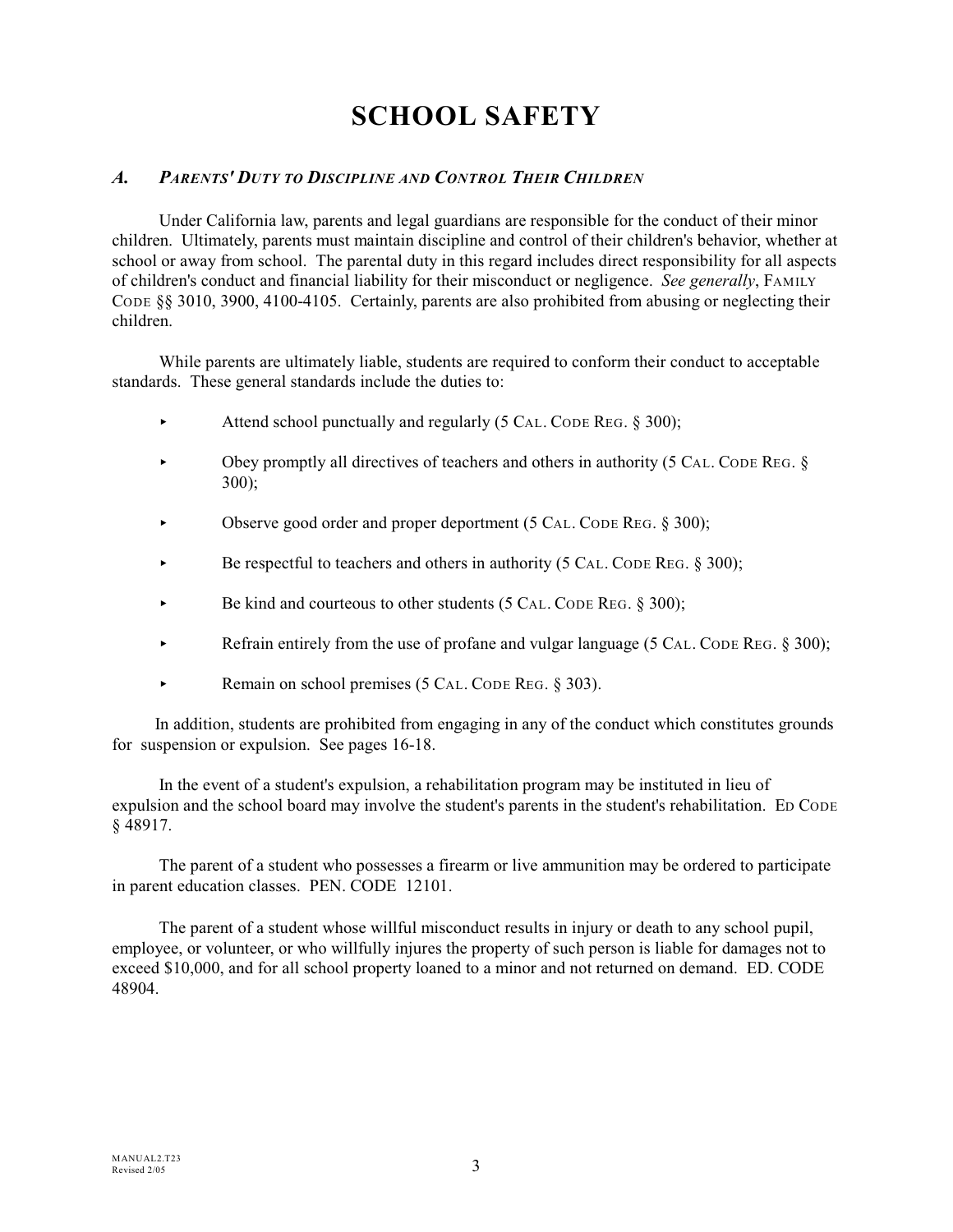#### *B. Teachers' General Duty of Custody and Control*

In most discipline and control situations, a teacher's legal position is that of "in loco parentis." 1 As traditionally formulated, California public school educators legally stand in "a position in reference to a child of that of a lawful father, assuming the office of a father and . . . , discharging parental duties, although not the parent." $\frac{1}{2}$ 

Teachers shall not be subject to criminal prosecution or criminal penalties for exercising, during the performance of duties, the same degree of physical control over a pupil that a parent would be legally privileged to exercise, which shall not exceed the amount of physical control reasonably necessary to maintain order, protect property, protect the health and safety of pupils, or to maintain proper and appropriate conditions conducive to learning. ED. CODE § 44807.

Under California law, "[e]very teacher shall enforce the course of study, . . . and the rules and regulations prescribed for schools." ED. CODE § 44805. California law requires every public school teacher to hold pupils to a strict account for their classroom behavior and their conduct on the way to and from school, on the playgrounds, or during recess. ED. CODE § 44807. Teachers are not responsible or liable for the conduct or safety of pupils while they are not on school property, unless the teacher has undertaken to provide transportation to and from school, or undertaken school activity off the campus, or otherwise assumed responsibility or liability, or has failed to exercise reasonable care. ED. CODE §§ 44808, 87706.

## **C***. SCHOOL DISTRICT RESPONSIBILITY*

While every teacher has a general duty to maintain custody and control over their students, school districts have the legal responsibility to establish and enforce the discipline policy which circumscribes teachers' supervisory efforts. This means that Board members and administrators are responsible for general school administration, including enforcement of the school district's discipline policy. 5 CAL. CODE REG. § 5551.

#### **1. SCHOOL SAFETY PLAN**

In order to prevent campus crime and violence and to promote safe educational conditions, each school district shall adopt a comprehensive "School Safety Plan." ED. CODE § 35294 - 35294.9.

The Plan must be drafted by the school site counsel, if one exists, or else by a school safety committee made up of at least the principal or designee, teacher's union representative, classified employee union representative, and parent, in consultation with a representative from law enforcement. Prior to adoption of the Plan, the school site council or safety committee shall hold a public hearing at the school site. The Plan must be reviewed and updated by March 1 each year by the school site council or safety committee.

A "School Safety Plan" *shall* include at least the following:

ED. CODE § 44807. *See, e.g.*, *Phyllis P.* v. *Superior Court* (1986) 183 Cal.App.3d 1193, 1196 [228 Cal.Rptr. 776, 778]; *but see In re William G.* (1985) 40 C.3d 550, 560 [709 P.2d 1287].

*Brinkerhoff* v. *Merselis' Executors* 24 N.J.L. 680, 683; *see also* ED. CODE § 44807. 39 AM.JUR., P. & C. § 61.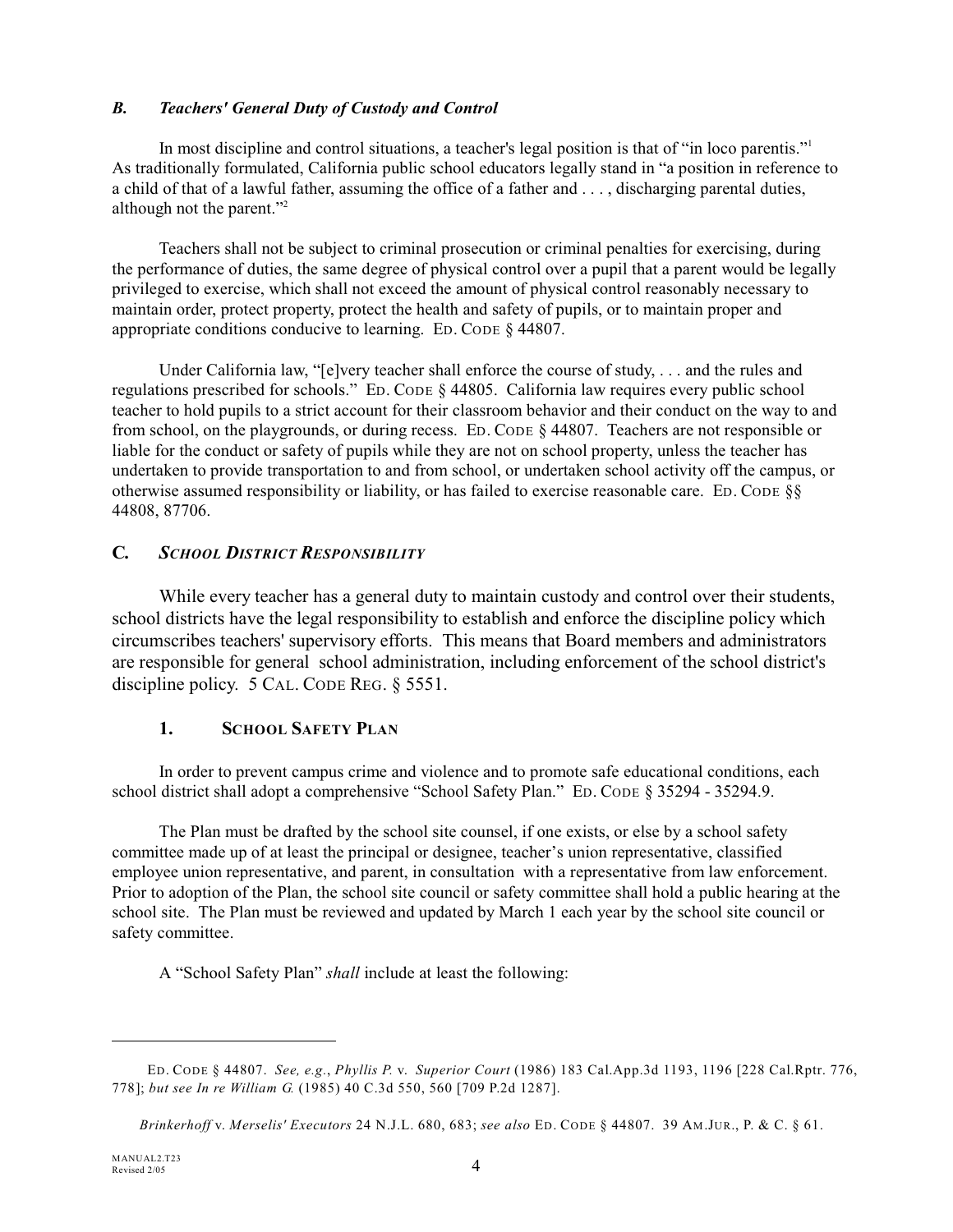- An assessment of the current status of crime committed on school campuses and at school-related functions;
- < Appropriate strategies that will provide or maintain a high level of school safety;
- School procedures for complying with all of the following laws relating to school safety:

Child Abuse reporting procedures;

Disaster and emergency procedures;

Procedures to notify teachers of dangerous pupils;

A discrimination and harassment policy;

A dress code that prohibits wearing "gang related apparel," if the school has adopted one;

Procedures for safe and orderly ingress and egress to and from school;

A safe and orderly environment;

Rules and procedures on school discipline; and

Hate crime reporting procedures.

## **2. SAFE SCHOOLS ASSESSMENT**

Semi-annually, each school must report to the county superintendent all crimes committed on school grounds. Each county superintendent must compile the data and submit it to the state department of education. The SDE shall make available a summary of the aggregated data, shall identify trends in school crime and evaluate school crime prevention programs by comparing the numbers and rates of crimes for each year against those of previous years. Penal Code 628.1, et. seq; Title 5 Section 700-705.

# **3. DISCIPLINE POLICY**

Additionally, each **school** must adopt rules and procedures on student discipline. After soliciting the views of parents, teachers, school administrators, school security personnel, and junior and senior high school pupils, the rules shall be adopted by a panel consisting of the school principal and a teacher representative. Students, parents and employees are to receive written notice of the procedures at the beginning of the school year. It is the duty of each employee to enforce these rules and procedures. ED. CODE §§ 35291, 35291.5, Title 5 Section 5552.

All certificated personnel, but particularly administrators, are responsible for student supervision and enforcement of a school district's safe schools plan and student discipline policy. California administrative regulations mandate that all certificated personnel "exercise careful supervision over the moral conditions in their respective schools." 5 CAL. CODE REG. § 5530. Their supervisory responsibilities also include extracurricular activities. 5 CAL. CODE REG. § 5531.

School principals have explicit responsibility for the general administration and supervision of their school. 5 CAL. CODE REG. § 5551. This duty includes enforcement of discipline policy. Principals' direct supervisory responsibilities explicitly include: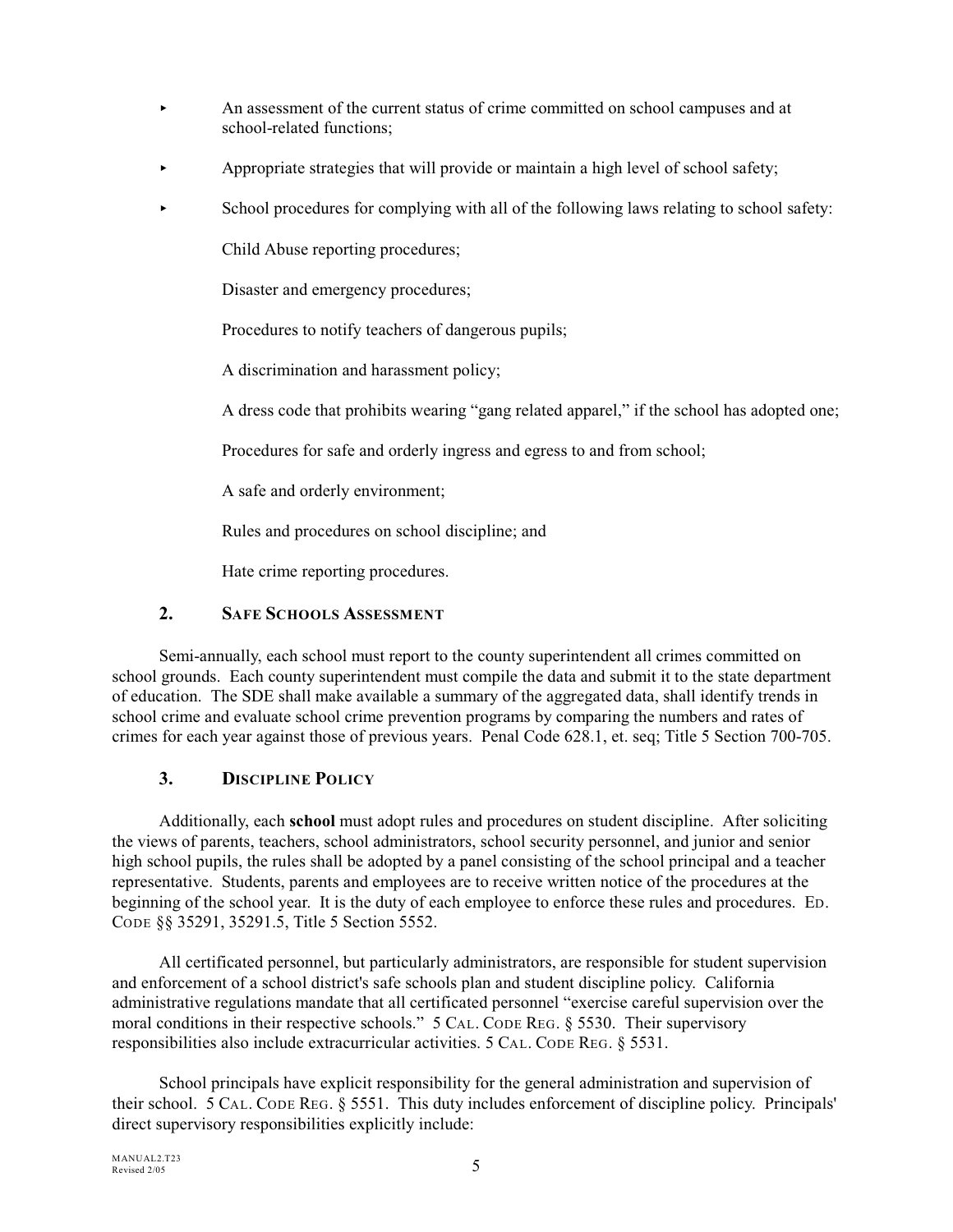- Playground supervision  $(5 \text{ Cal.} \text{CODE} \text{Reg.} \S 5552);$
- < Dissemination of the district's student discipline policy to all employees and all students (5 CAL. CODE REG. § 5552).

# **4. PROVIDE SAFE WORKPLACE**

The "Victims' Bill of Rights" initiative in part added the following to the California Constitution:

All students and staff of public primary, elementary, junior high and senior high schools have the inalienable right to attend campuses which are safe, secure and peaceful. CAL. CONST. ART. I, SEC. 28(c).

Every employer is required to furnish employment and a place of employment which are safe and healthful for the employees therein. LABOR CODE § 6400.

Every employer is required to furnish and use safety devices and safeguards, and to adopt and use practices, means, methods, operations and processes which are reasonably adequate to render such employment and place of employment safe and healthful. Every employer shall do every other thing reasonably necessary to protect the life, safety, and health of employees. LABOR CODE  $\S$  6401.

"Safe," "safety," and "health". . . mean such freedom from danger to the life, safety, or health of employees as the nature of the employment reasonably permits. LABOR CODE  $\S$  6306(a).

"Safety device," and "safeguard" shall be given a broad interpretation so as to include any practicable method of mitigating or preventing a specific danger. LABOR CODE  $\S$  6306(b).

To enforce these provisions, teachers can purchase necessary safety devices and compel the district to reimburse them. *Oakland Police Officers Assn. v. City of Oakland* (1973) 30 Cal.App.3d 96 [106 Cal.Rptr. 134]. Also, teachers can file a complaint with Cal-OSHA to compel the District to furnish such equipment, to implement safety procedures, and to "do every other thing reasonably necessary to protect the life, safety, and health of employees." *Sacramento County Deputy Sheriffs Assn. v. County of Sacramento* (1990) 220 Cal.App.3d 280, 285-286 [269 Cal.Rptr. 6].

"An employer's statutory duty under the Labor Code is greater than a duty of care imposed pursuant to common law principles. The duty "is not predicated on a finding that a particular injury is foreseeable." *Bonner v. W.C.A.B.* (1990) 225 Cal.App.3d 1023, 1034 [275 Cal.Rptr. 337].

The duty of an employer to its employees is similar to or greater than that of a landowner to a business invitee: "to take affirmative action to control the wrongful acts of third persons which threaten invitees where the occupant has reasonable cause to anticipate such acts and the probability of injury resulting therefrom." *Taylor v. Centennial Bowl* (1966) 65 Cal.2d 114, 121 [52 Cal.Rptr. 561]. This includes a duty to take adequate security precautions. *See, e.g*., *Cohen v. Southland Corp*. (1984) 157 Cal.App.3d 130, 144 [203 Cal.Rptr. 572].

# **5. INJURY PREVENTION PROGRAM**

A school district shall establish, implement, and maintain an effective injury prevention program. The program shall be written and shall include at least the following:

1. The person or persons responsible for implementing the program.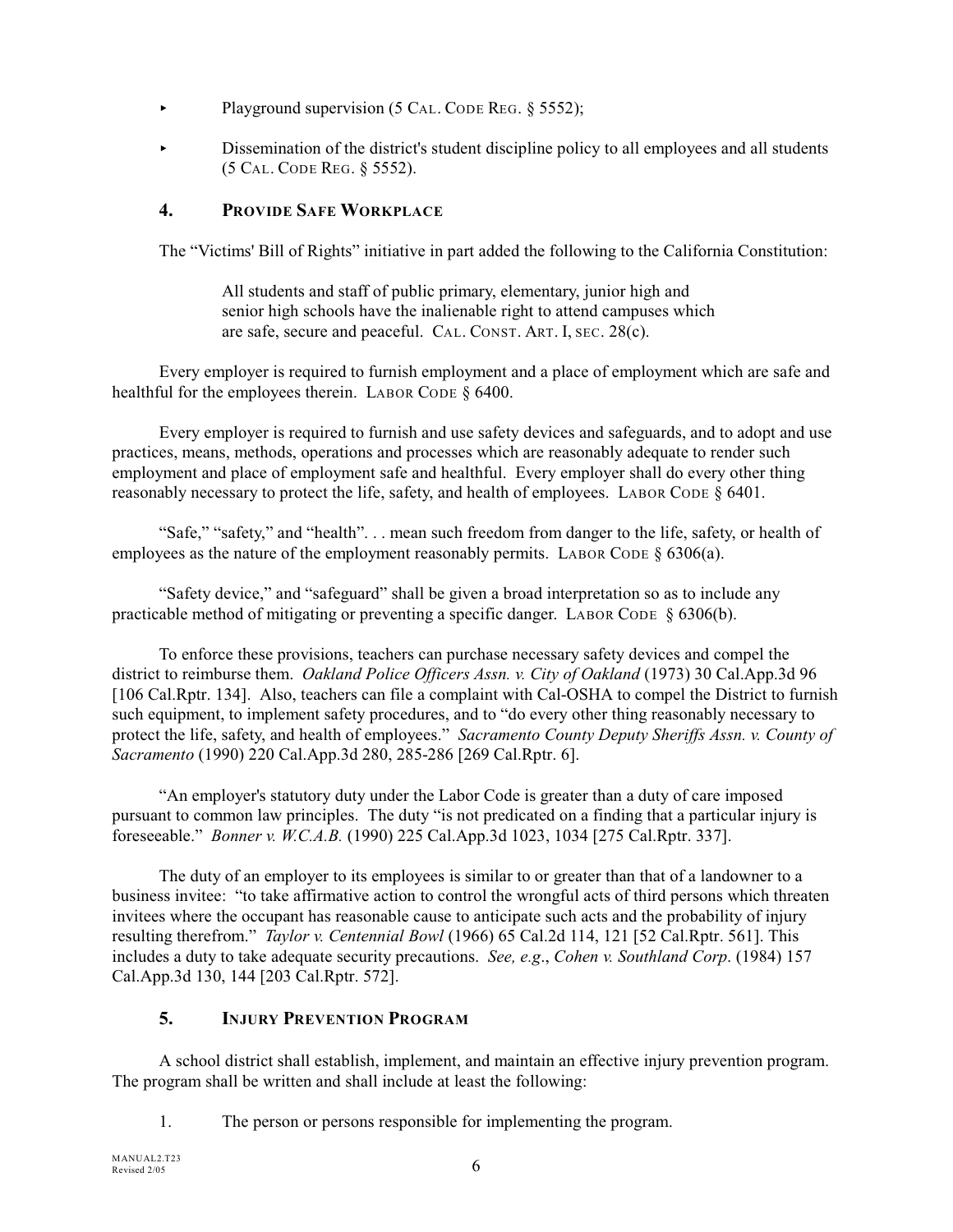- 2. A system for identifying and evaluating workplace hazards, including periodic inspections to identify unsafe conditions and work practices.
- 3. Methods and procedures for correcting unsafe or unhealthy conditions and work practices in a timely manner.
- 4. An occupational health and safety training program designed to instruct employees in safe and healthy work practices and to provide instruction with respect to hazards specific to each employee's job assignment.

The district shall train all employees when the training program is first established, all new employees, and all employees given a new job assignment, whenever any new substances, processes, procedures, or equipment are introduced to the workplace and represent a new hazard, and whenever the employer receives notification of a new or previously unrecognized hazard.

- 5. A system for communicating with employees on occupational health and safety matters, including provisions designed to encourage reporting of hazards without fear of reprisal.
- 6. A system for ensuring that employees comply with safe and healthy work practices.
- 7. The school district shall correct unsafe and unhealthy conditions and work practices in a timely manner.

The employer's injury prevention program may include an employer and employee occupational safety and health committee with the following minimum duties:

- 1. Review of employer's periodic, scheduled worksite inspections, investigation of causes of incidents resulting in injury, illness, or exposure to hazardous substances, and investigation of any alleged hazardous condition brought to the attention of any committee member. When determined necessary by the committee, the committee may conduct its own inspections and investigations.
- 2. Verification of abatement action taken by the employer.

Procedures for selecting employee representatives for employer-employee occupational health and safety committees may be specified in the collective bargaining agreement. No employee or employee organization shall be held liable for any act or omission in connection with a health and safety committee. LABOR CODE § 6401.7

# **6. CAL/OSHA GUIDELINES FOR WORKPLACE SECURITY**

# **A) CHARACTERISTICS OF TYPE II EVENTS = ASSAULT BY STUDENT/PARENT**

A Type II workplace violence event involves an assault by someone who is either the recipient or the object of a service provided by the affected workplace or the victim. Type II events involve fatal or nonfatal injuries to individuals who provide services to the public, including **teaching, administrative and support staff in schools where students have a history of violent behavior.**

Unlike Type I events which represent irregular occurrences in the life of any particular at-risk establishment, Type II events occur on a daily basis in many service establishments, and therefore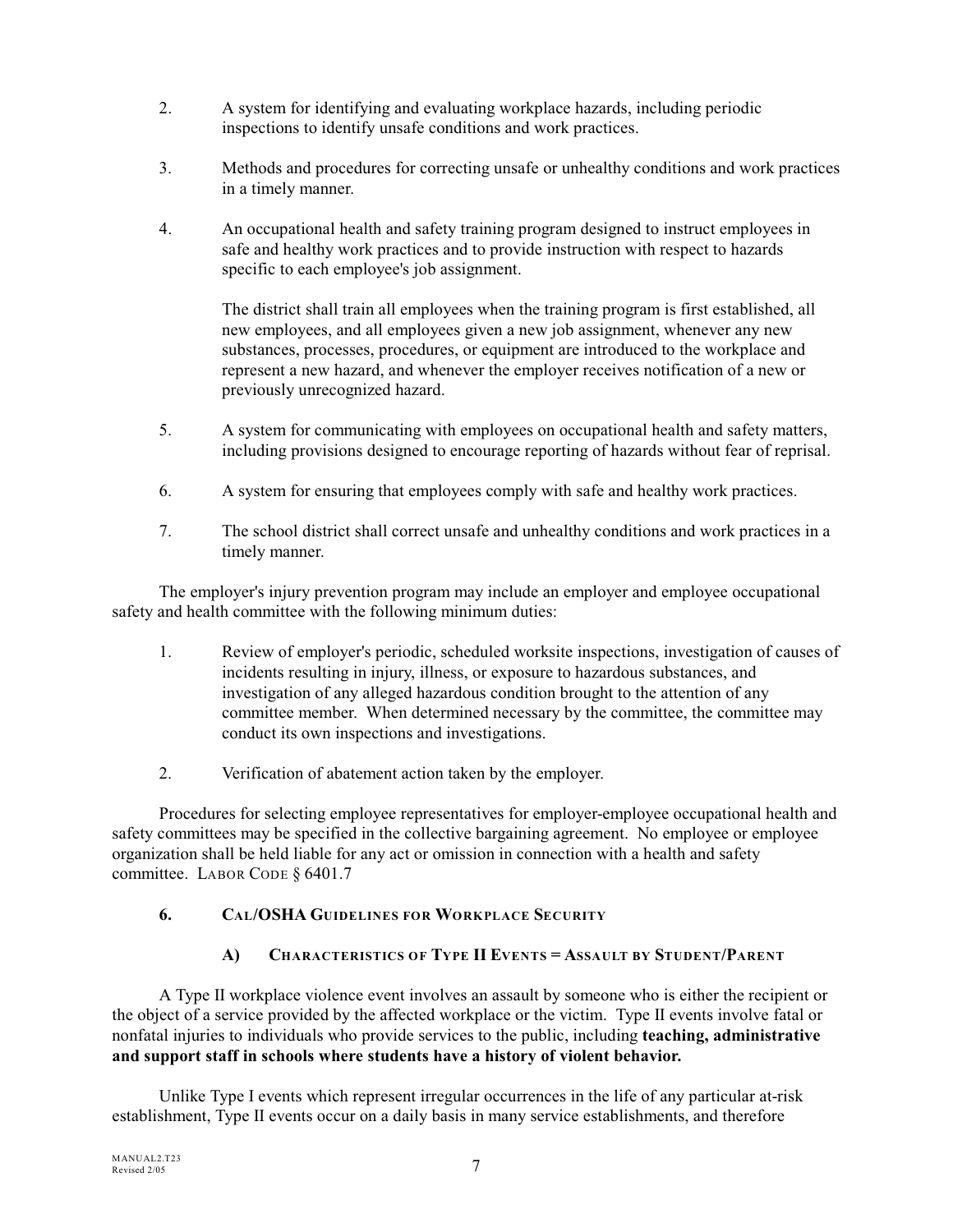represent a more pervasive risk for many service providers.

#### **B) PREVENTIVE MEASURES**

#### **1. Initial Assessment**

Many workplaces are at risk for workplace violence, but certain workplaces are recognized to be at significantly greater risk than others. Therefore, every employer should perform an **initial assessment** to identify workplace security factors which have been shown to contribute to the risk of violence in the workplace. If you have one or more of the following factors present in your workplace, you should consider your workplace to be a potential risk of violence:

#### \* **Working with patients, clients, passengers, customers or students known or suspected to have a history of violence; or**

\* Employees with a history of assaults or who have exhibited belligerent, intimidating or threatening behavior to others.

#### **2. Preventive Strategies for Type II Events**

An increasing number of fatal, nonfatal assaults and threats involve an employee who is providing a service to a client, patient, customer, passenger or other type of service recipient.

Employers who provide service to recipients, or service "objects," known or suspected to have a history of violence must also integrate an effective workplace security component into their injury prevention program. An important component of a workplace security program for employers at risk for Type II events is supervisor and employee training in how to effectively defuse hostile situations involving their clients, patients, customers, passengers and members of the general public to whom they must provide services.

Employers concerned with Type II events need to be aware that the control of physical access through workplace design is also an important preventive measure. This can include controlling access into and out of the workplace and freedom of movement within the workplace, in addition to placing barriers between clients and service providers. Escape routes can also be a critical component of workplace design. In certain situations, the installation of alarm systems or "panic buttons" may be an appropriate back-up measure. Establishing a "buddy" system to be used in specified emergency situations is often advisable as well. The presence of security personnel should also be considered where appropriate.

#### **7. DISTRICT RESPONSIBILITY TO INFORM TEACHERS OF CRIMINAL HISTORY**

A school district must inform any teacher, counselor or administrator in a supervisory or disciplinary position when, based on records maintained by the district or received from law enforcement, it has information that, during the three previous school years, a pupil has engaged in, or is reasonably suspected to have engaged in conduct at school while going to or from school, or during a school sponsored activity which is grounds for suspension or expulsion (see pp. 16-18):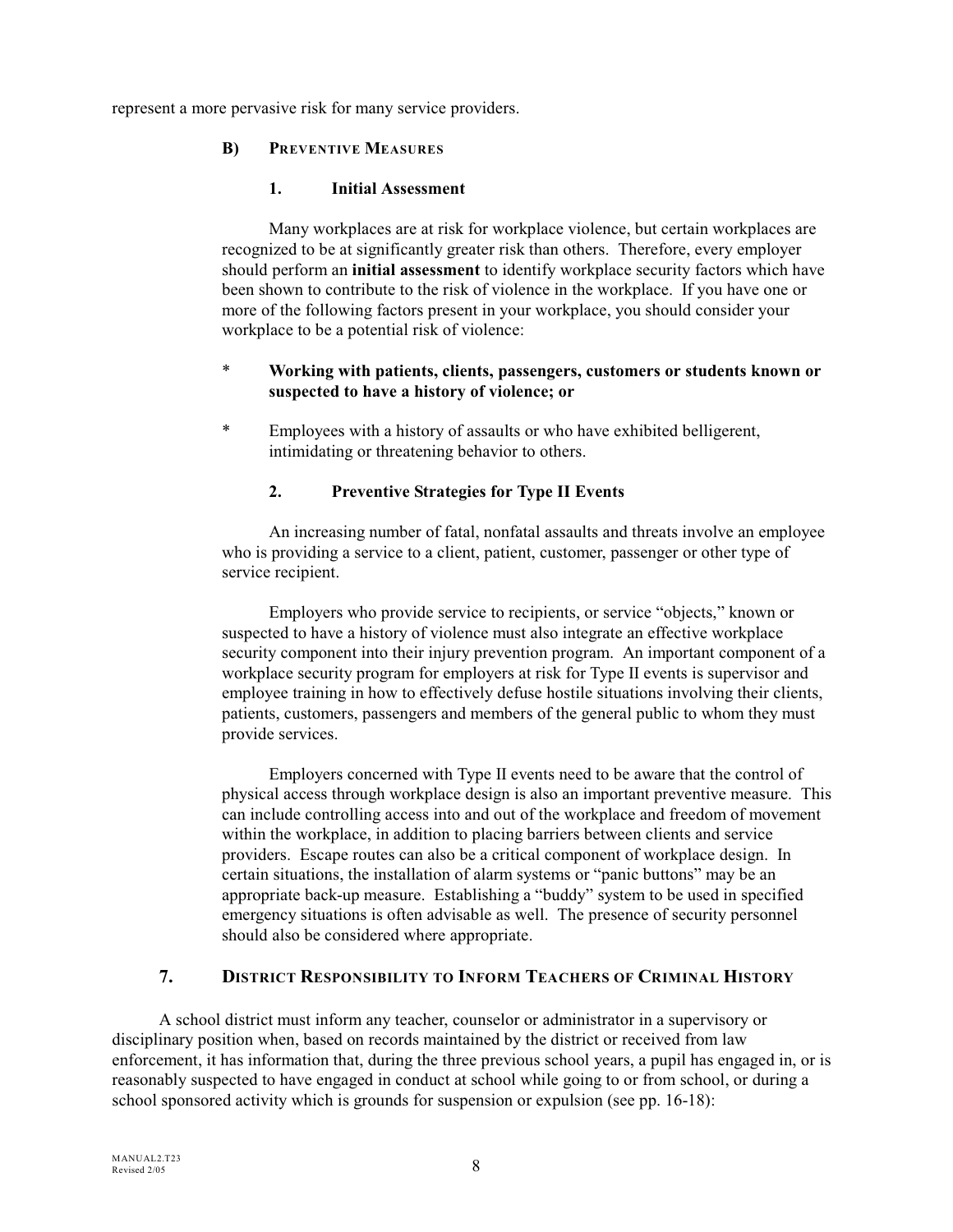A school district must maintain a record of each suspension or expulsion in pupil records.

A district employee who knowingly fails to provide mandated information about a pupil is guilty of a misdemeanor punishable by up to six months in jail, or up to \$1000 fine or both.

Such information is confidential and shall not be further disseminated. ED. CODE 49079.

If a minor enrolled in a public school is found by a court to have committed any felony or any misdemeanor involving curfew, gambling, alcohol, drugs, tobacco products, carrying of weapons, assault or battery, larceny, vandalism, or graffiti, the court must send written notice to the school superintendent within seven days. The information **shall** be expeditiously transmitted to any counselor who directly supervises the student and **may** be transmitted to any teacher or administrator with direct supervisorial or disciplinary responsibility over the minor who needs the information in order to work with the student, to avoid being needlessly vulnerable, or to protect other persons from needless vulnerability. Any information received by a teacher shall be received in confidence for the limited purpose of rehabilitating the minor and protecting students and staff and shall not be further disseminated except insofar as communication with the juvenile, his or her parents, probation officer, and law enforcement is necessary for these purposes. WELF.  $&$  INST. CODE § 827(b).

Each notice received from the court shall be kept in a confidential file at the student's school, transferred to any subsequent school, and maintained until the student graduates from high school, is released from juvenile court jurisdiction, or reaches the age of 18. The record shall then be destroyed. WELF. & INST. CODE § 827(b).

Further, even short of conviction, when a petition is filed in juvenile court or a complaint is filed in any court alleging that a minor is using, selling, or possessing drugs, the district attorney **may** provide written notice to the superintendent of the school district of attendance. ED. CODE § 48909.

The superintendent or designee of the district where the minor is enrolled may inspect the minor's juvenile court file and all documents contained therein. WELF. & INST. CODE § 827(b).

A law enforcement agency may also release information to a school district relating to the taking into custody or conviction of a minor for crime(s) against the property, students or personnel of that district. WELF. & INST. CODE § 828.3.

Additionally, the name of a minor 14 years of age or older, who has been found to be a ward of the court, may be disclosed to the public if the minor has committed a specified "serious" or "violent" felony. WELF. & INST. CODE § 204.5.

A student or his/her parent or guardian must notify a school at the time of enrollment if the student was expelled previously from another school and must disclose the reason for the expulsion. ED. CODE § 48915.1.

#### **8. UNSAFE SCHOOL CHOICE**

The Elementary and Secondary Education Act (ESEA or No Child Left Behind Act of 2001) provides that every state education agency, as a condition of receiving federal funds, must develop a policy to identify "*persistently dangerous schools*."

A California public elementary or secondary school is considered to be "persistently dangerous" if *both* of the following conditions exist for **three-consecutive fiscal years**: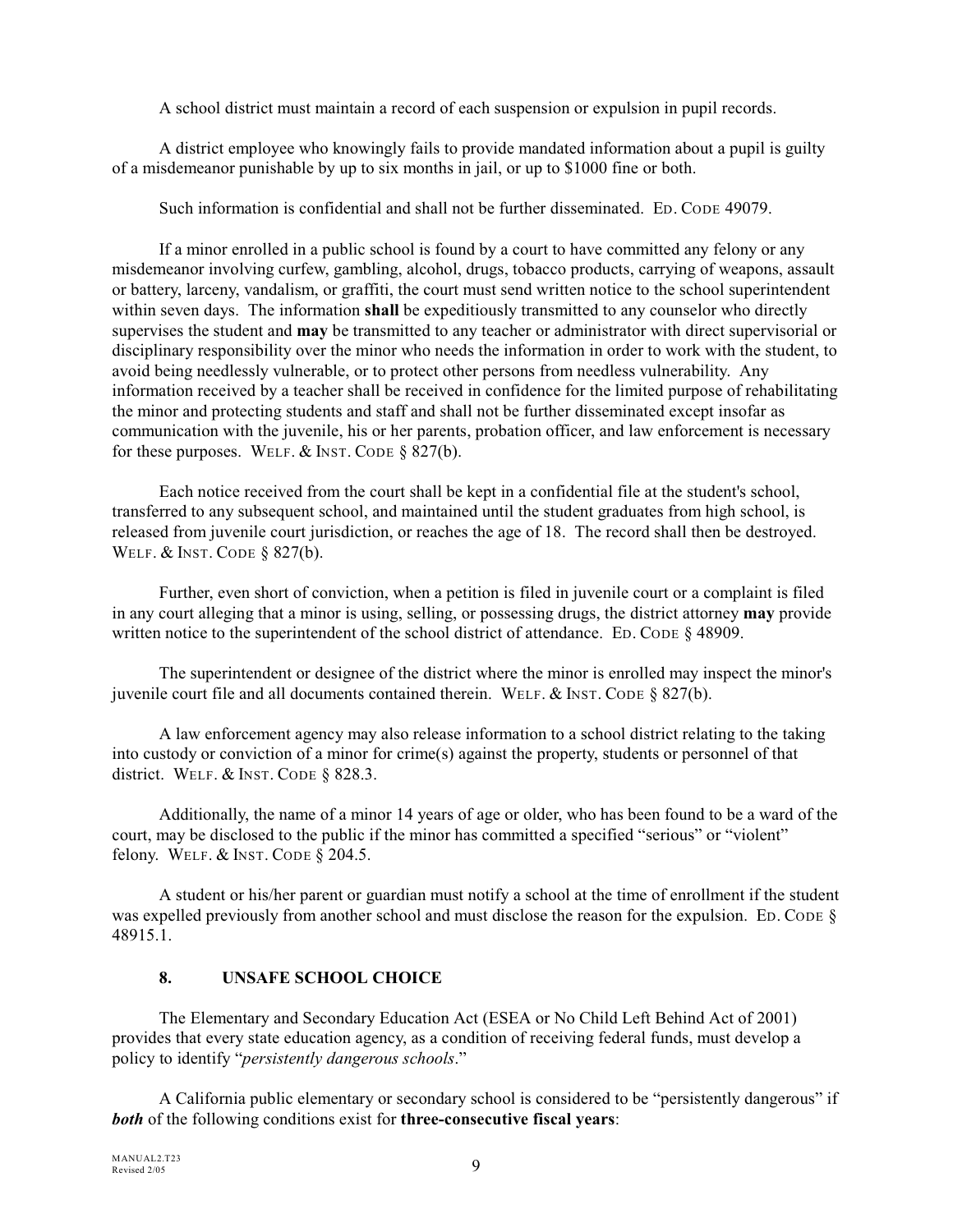- 1. The school has a federal or state gun-free schools violation or a violent criminal offense has been committed by a student or a non-student on school property; **and**
- 2. The school has expelled a specified number of students for any of the following offenses:
	- Assault or battery upon any school employee Section  $48915(a)(5)$
	- Branding a knife Section  $48915(c)(2)$
	- Causing serious physical injury to another person, except in self-defense Section 48915(a)(1)
	- Hate violence Section 48900.3
	- Possessing, selling or furnishing a firearm Section  $48915(c)(1)$
	- Possession of an explosive Section  $48915(c)(5)$
	- Robbery or extortion Section 48915(a)(4)
	- Selling a controlled substance Section  $48915(c)(3)$
	- Sexual assault or sexual battery Section  $48915(c)(4)$

#### **The number of expulsions for these offenses must exceed one of the following rates:**

- For a school of fewer than 300 students, three expulsions;
- For a larger school, one expulsion for every 100 students or fraction thereof.

Students who attend "persistently dangerous" schools, or who are victims of violent criminal offenses, now have a new federal **right to transfer** to another public school within the District (including a public charter school) that has not been identified as unsafe.

A district that has one or more schools identified as persistently dangerous must:

- Notify parents of each student attending the school;
- Offer students the opportunity to transfer to a safe public school;
- For those students who accept the offer, complete the transfer.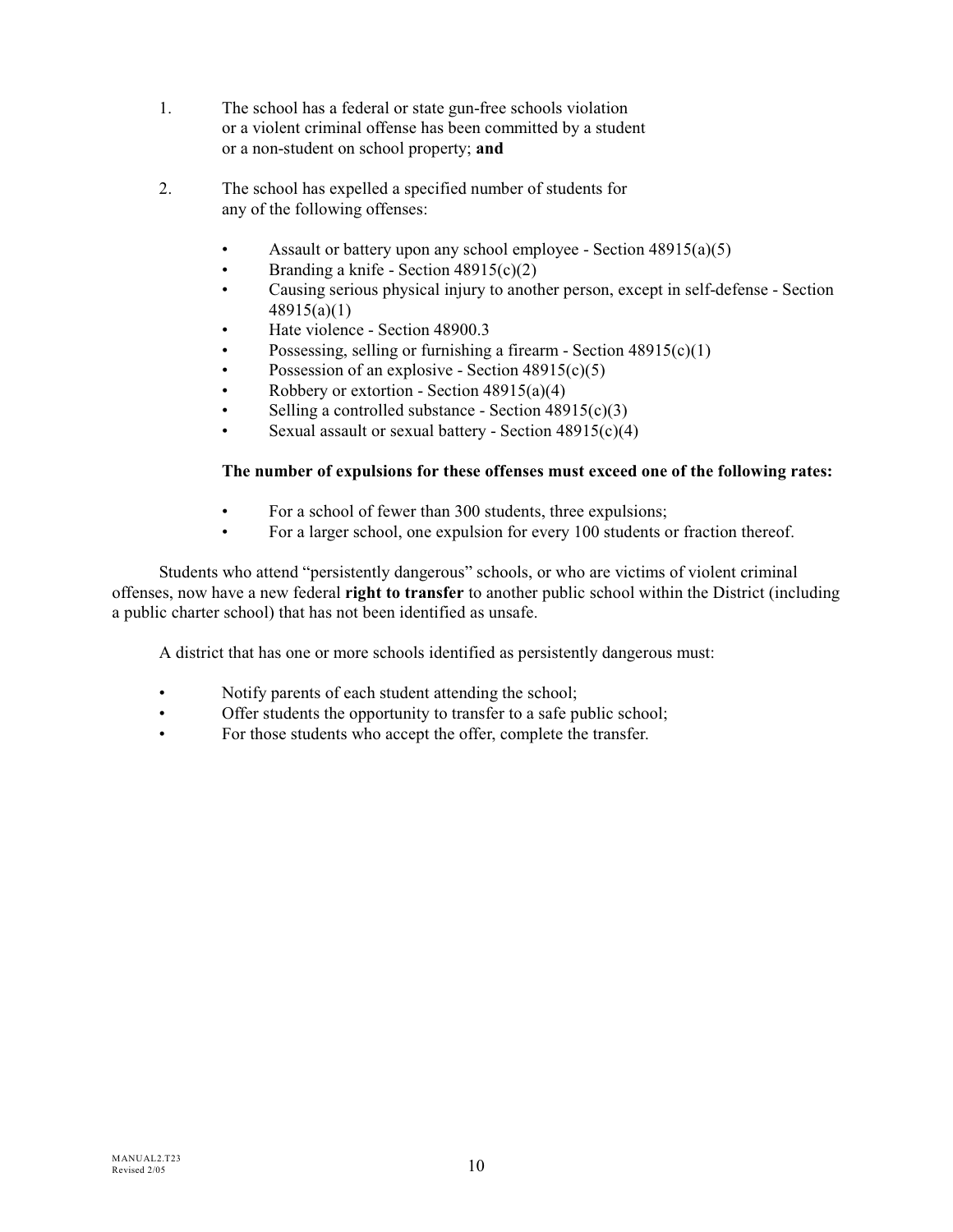# **PROHIBITIONS AGAINST VIOLENCE AND DISRUPTION IN SCHOOLS**

#### *A. PROHIBITED CONDUCT*

#### **1. SCHOOL SITE INTERRUPTIONS**

Governing boards are required to post at every entrance to each school and grounds a notice setting forth "school hours" as defined by the board. ED. CODE § 32211.

No outsider shall enter or remain on school grounds during school hours without having registered with the principal. PEN. CODE  $\S 627.2$ .

Any person who comes into a school building or upon school grounds, street, sidewalk, or public way adjacent thereto, without lawful business, and whose presence or acts interfere with the peaceful conduct of school activities or disrupt the school or its pupils may be asked to leave the premises. Failure to comply with such a request when made by the school's chief administrative official or designee, or any attempt to reenter the prohibited premises within 72 hours after being asked to leave, constitutes a misdemeanor. Upon first conviction, such person may be punished by a fine not to exceed \$500, by imprisonment not to exceed six months, or by both a fine and imprisonment. PEN. CODE § 626.8.

Any person other than a student, parent or guardian, or employee of the school district shall promptly depart from the school premises during school hours when requested to do so by the school principal or designee. Such person shall not return for at least thirty (30) days. The request to leave shall be made exclusively on the basis that it appears reasonable to conclude that the continued presence of the person would be disruptive of, or interfere with, classes or other school activities. Failure to comply promptly with the request to remain off the school premises for thirty days constitutes a misdemeanor. Any person requested to leave the premises may appeal his expulsion to the district superintendent and ultimately to the governing board. PEN. CODE  $\S$  626.7; ED. CODE  $\S$  32211.

Every person who loiters about any school, or who reenters a school within 72 hours after being asked to leave is a vagrant and subject to a fine. PEN. CODE  $\S 653(g.)$ 

Every minor over 16 or adult who is not a pupil of the school who enters any school ground and willfully interferes with any class or school activity with the intent to disrupt, obstruct, or to inflict damage to property or bodily injury to any person, is guilty of a misdemeanor. A first offence is punishable by a fine of not less than \$500 or more than \$1,000, or by imprisonment in county jail for up to one (1) year, or both. Imprisonment is mandatory for a second or subsequent conviction. ED. CODE § 44810.

Any person who willfully disturbs any public school or any public school meeting is guilty of a misdemeanor and shall be subject to a fine of not more than \$500. ED. CODE § 32210.

Any drug offender who enters school grounds or an adjacent street, sidewalk or public way within seven days after being asked to leave by a school official or public safety officer, is guilty of a misdemeanor punishable by a fine of \$1,000 or up to six months in jail or both, unless the drug offender is a student or a parent or guardian of a student or has prior written permission to enter. PEN. CODE  $\delta$ 626.85.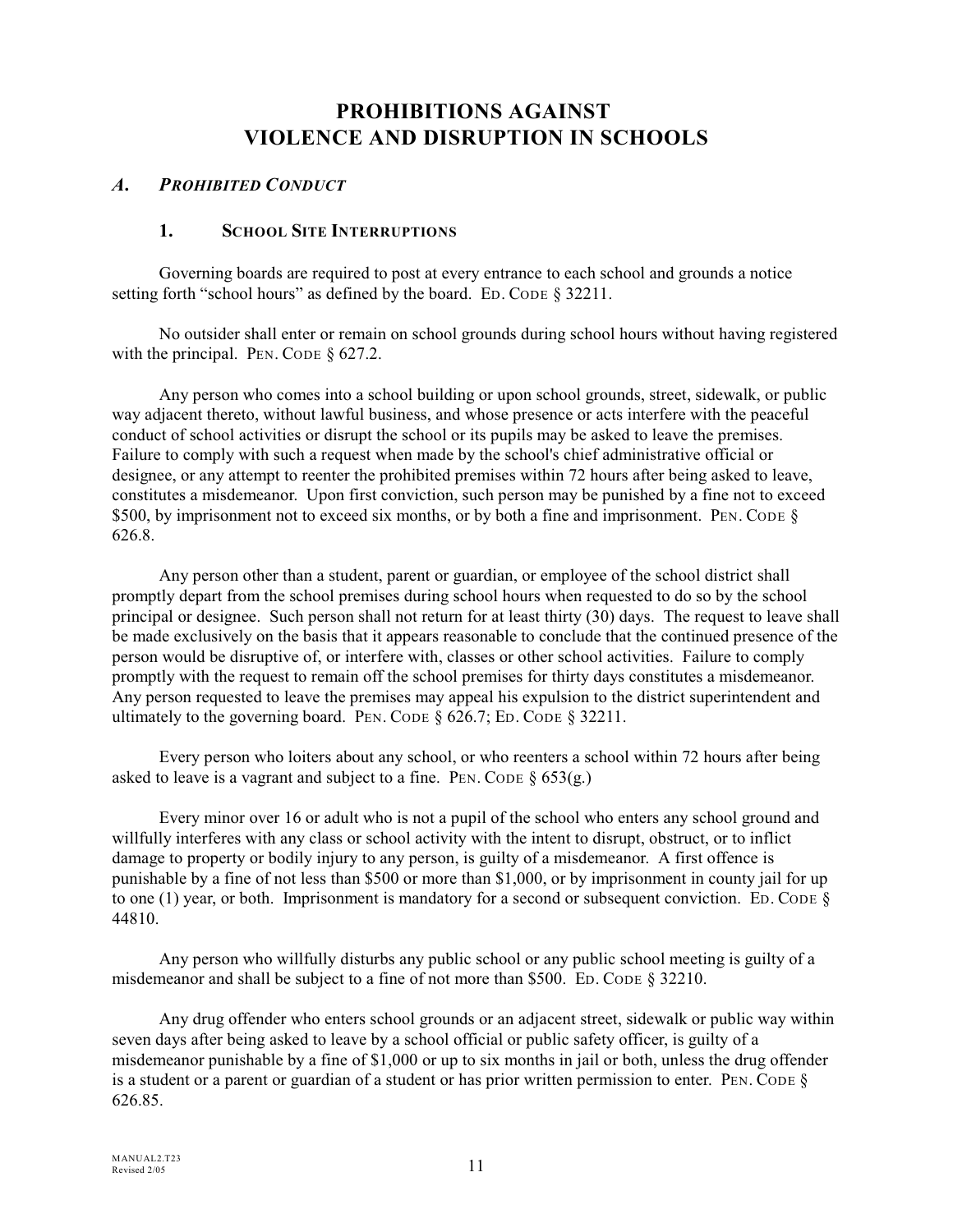# **2. CLASSROOM INTERRUPTIONS**

It is the intent of the of the Legislature that each school district board formally address the problem of classroom interruptions and adopt a policy to control those interruptions. ED. CODE § 32212.

Any parent, guardian or other person whose conduct in a place where a school employee is required to be in the course of his or her duties, materially disrupts classwork or extracurricular activities or involves substantial disorder, is guilty of a misdemeanor. A first offence is punishable by a fine of not less than \$500 or more than \$1,000, or by imprisonment in county jail for up to one (1) year, or both. Imprisonment is mandatory for a second or subsequent conviction. This section does not apply to any otherwise lawful employee concerted activity. ED. CODE § 44811.

## **3. UNAUTHORIZED ENTRY ON SCHOOL BUS**

Any person who enters a school bus without proper authorization, with the intent to commit any crime and who refuses to disembark, is guilty of a misdemeanor punishable by a fine of up to \$1,000, or up to six  $(6)$  months in jail, or both. ED. CODE  $\S$  39842.

# **4. THREATS TO PERSONAL SAFETY**

It is a public offense to cause or attempt to cause any school employee to do, or refrain from doing his duties, by directly communicating a threat to injure their person or property, where the person threatened reasonably believes that such threat could be carried out. Such offense is punishable by a fine up to  $$10,000$ , or up to one year in jail or both. PEN. CODE  $$71$ .

Any person, except a registered student of the school, who (1) fights or challenges another to a fight on school grounds, or (2) maliciously and willfully disturbs another person in a school building or on school grounds by loud and unreasonable noise, or (3) uses offensive words likely to provoke an immediate, violent reaction is guilty of a misdemeanor punishable by a series of penalties dependent upon whether the offense is a first offense or the offender has previous convictions. PEN. CODE  $\S$  415.5.

An assault or battery committed on school property against **any** person is punishable by a fine not to exceed two thousand dollars (\$2,000), or by imprisonment in the county jail not to exceed one (1) year, or by both. PEN. CODE § 241.2, 243.2. An assault is an unlawful attempt, coupled with a present ability, to commit a violent injury on the person of another. PEN. CODE § 240. A battery is any willful and unlawful use of force or violence upon the person of another. PEN. CODE § 242.

A peace officer may, without a warrant, arrest a person who commits an assault or battery on school property during hours when school activities are being conducted if:

- 1. The person has committed the assault or battery, although not in the peace officer's presence, or
- 2. The peace officer has reasonable cause to believe that the person to be arrested has committed the assault or battery, whether or not it has in fact been committed. PEN. CODE § 243.5(a).

#### **5. WEAPONS AND AMMUNITION**

Any person who brings a firearm within 1000 feet of the grounds of any public or private school,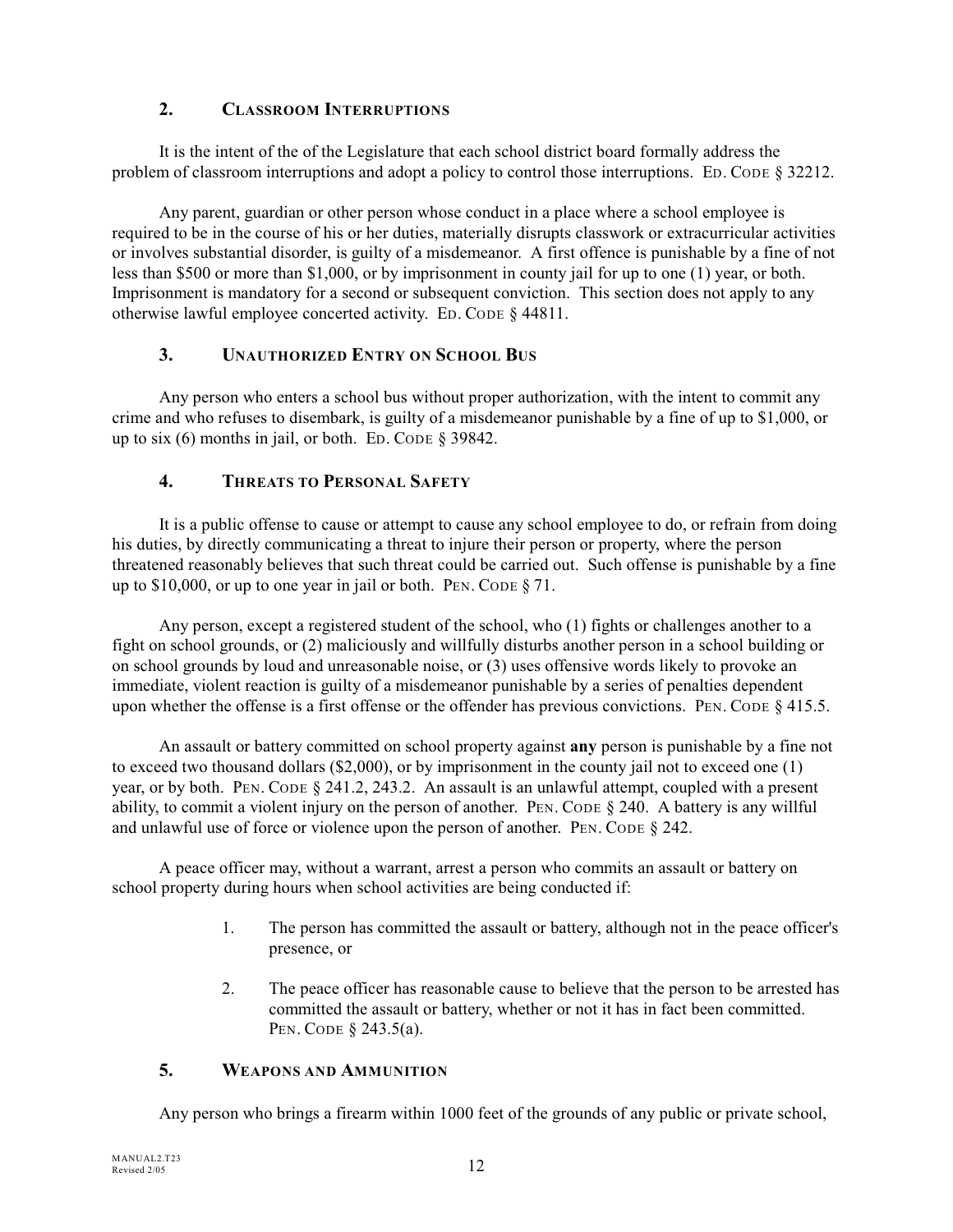college, or university, may be imprisoned for up to five years under specified circumstances. Any person who recklessly discharges a firearm in such a "school zone" may be imprisoned for three, five, or seven years. PEN. CODE § 626.9. It is a public offense punishable by up to one year in jail to bring or possess any weapon on the premises of any public school. PEN. CODE  $\S$  626.10. Except as specified, any person who carries any ammunition onto school grounds may be imprisoned for six months. PEN. CODE § 12316.

A minor shall not possess live ammunition or a pistol, revolver or other firearm capable of being concealed on the person except under specified circumstances including where the minor is accompanied by his or her parent or guardian. Violation is punishable by imprisonment for up to one year, by 50-500 hours of community service, and by the withholding, suspension or revocation of the minor's driver's license until age 18. The custodial parent or guardian may be ordered to participate in parenting education classes. PEN. CODE § 12101.

## **6. GRAFFITI**

It is a misdemeanor to possess aerosol paint, felt-tip markers, or other marking instruments with the intent to commit graffiti or vandalism. PEN. CODE § 594.1.

# **7. HATE AND VIOLENCE**

Under the California Schools Hate and Violence Reduction Act of 1995 for pupils in grades K-12, if private funding is available, the State Board of Education is directed to: adopt policies and procedures to prevent and respond to acts of hate violence and bias-related incidents, revise state curriculum frameworks and guidelines to include human relations education; establish guidelines for teacher and administrator inservice to promote appreciation of diversity, discourage discrimination and prevent and respond to hate violence.

Teachers are required to promote morality, truth, justice, patriotism . . . and the meaning of equality and human dignity, including the promotion of harmonious relations . . . Teachers are encouraged to foster an environment that is free from discriminatory attitudes, practices, events, or activities in order to prevent acts of hate violence. ED. CODE § 233.5.

# *B. METHODS FOR ENFORCING SCHOOL DISCIPLINE*

# **1. CORPORAL PUNISHMENT PROHIBITED**

Corporal punishment is prohibited by California law. Corporal punishment means "the willful infliction of physical pain on a pupil." It does **not** include reasonable and necessary force for selfdefense, to quell a disturbance, to prevent injury to others or damage to property, or to remove dangerous weapons from the possession of students. ED. CODE §§ 49000, 49001; PEN. CODE § 11165.4.

Any person who inflicts unjustifiable physical pain or mental suffering on a child is guilty of a misdemeanor. PEN. CODE § 273(a).

# **2. DRESS CODE**

Gang related apparel is hazardous to the health and safety of the school. A school district can adopt a policy allowing a school site to adopt a dress code that prohibits pupils from wearing gang apparel or requires pupils to wear a school uniform if necessary for school healthy and safety. The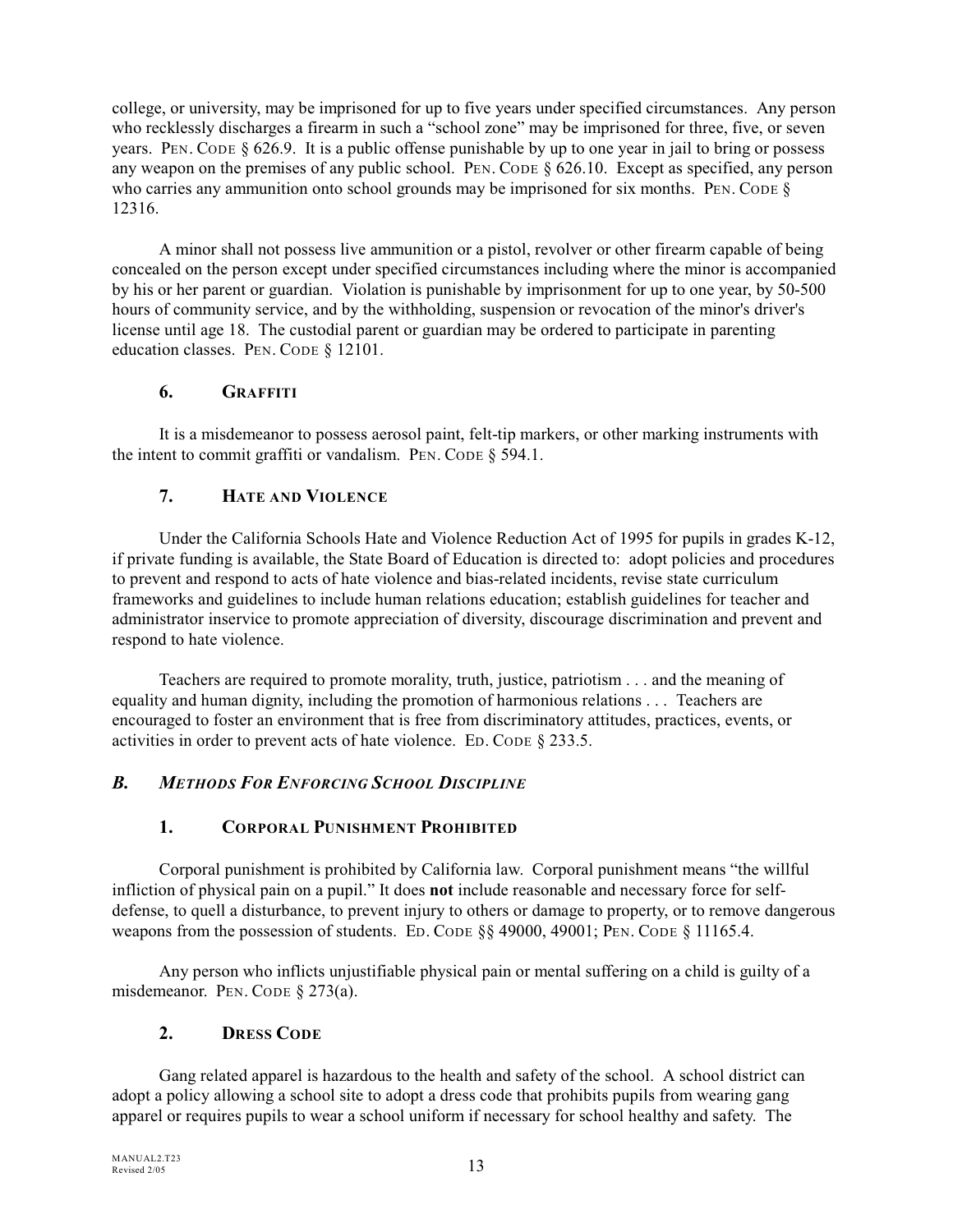uniform shall be selected by the principal, staff and parents; shall provide six (6) months notice, assistance to economically disadvantaged pupils, and shall allow parents to opt out without penalty. ED. CODE § 35183

Gang related apparel shall not be considered a protected form of free speech. ED. CODE § 35183.

## **3. SEIZURE**

A teacher is authorized to seize any firearm, knife, razor, switchblade, machine gun or other "injurious object" capable of inflicting substantial bodily damage from any **person** on school premises or on a public right of way adjacent to school property, or while under the authority of school personnel. ED. CODE § 49331; PEN. CODE § 626.10.

# **4. SEARCH**

In the case of *In Re William G*, the California Supreme Court clearly stated the Constitutional standard to be applied to a student search as follows:

We conclude that searches of students by public school officials must be based on a **reasonable suspicion** that the student or students to be searched have engaged, or are engaging, in a proscribed activity (that is, a violation of a school rule or regulation, or a criminal statute). These must be articulable facts supporting that reasonable suspicion. Neither indiscriminate searches of lockers nor more discreet individual searches of a locker, purse or a person, here a student, can take place absent the existence of reasonable suspicion. Respect for privacy is the rule—a search is the exception. *In Re William G* (1985) 221 Cal.Rptr. 118 (emphasis added).

However, no school employee shall conduct a search that involves: a) conducting a body cavity search of a pupil manually or with an instrument or b) removing or arranging any or all of the clothing of a pupil to permit a visual inspection of the underclothing, breast, buttocks, or genitalia of the pupil. ED. CODE § 49050.

The Attorney General has issued an opinion that the use of metal detectors in schools is not unconstitutional where a substantial safety problem exists and the use is governed by formally adopted uniform procedures which minimize the intrusion and the opportunity for the exercise of arbitrary discretion. Such procedures should include at least advance notice of the search, truly random selection of students to be searched, and a second walk-through where the metal detector is activated. OPS. CAL. ATTY. GEN. 92-201 (1992).

# **5. DETENTION**

A pupil may be detained for up to one hour after school for disciplinary reasons except a pupil may not be detained so as to miss regular bus transportation. Pupils may not be detained during lunch for disciplinary reasons. 5 CAL. CODE REG. §§ 307, 352, 353. A school district may adopt reasonable rules and regulations authorizing a teacher to restrict a pupil's recess time for disciplinary purposes. ED. CODE § 44807.5.

# **6. COMMUNITY SERVICE**

A Superintendent, principal or designee may require a pupil to perform community service on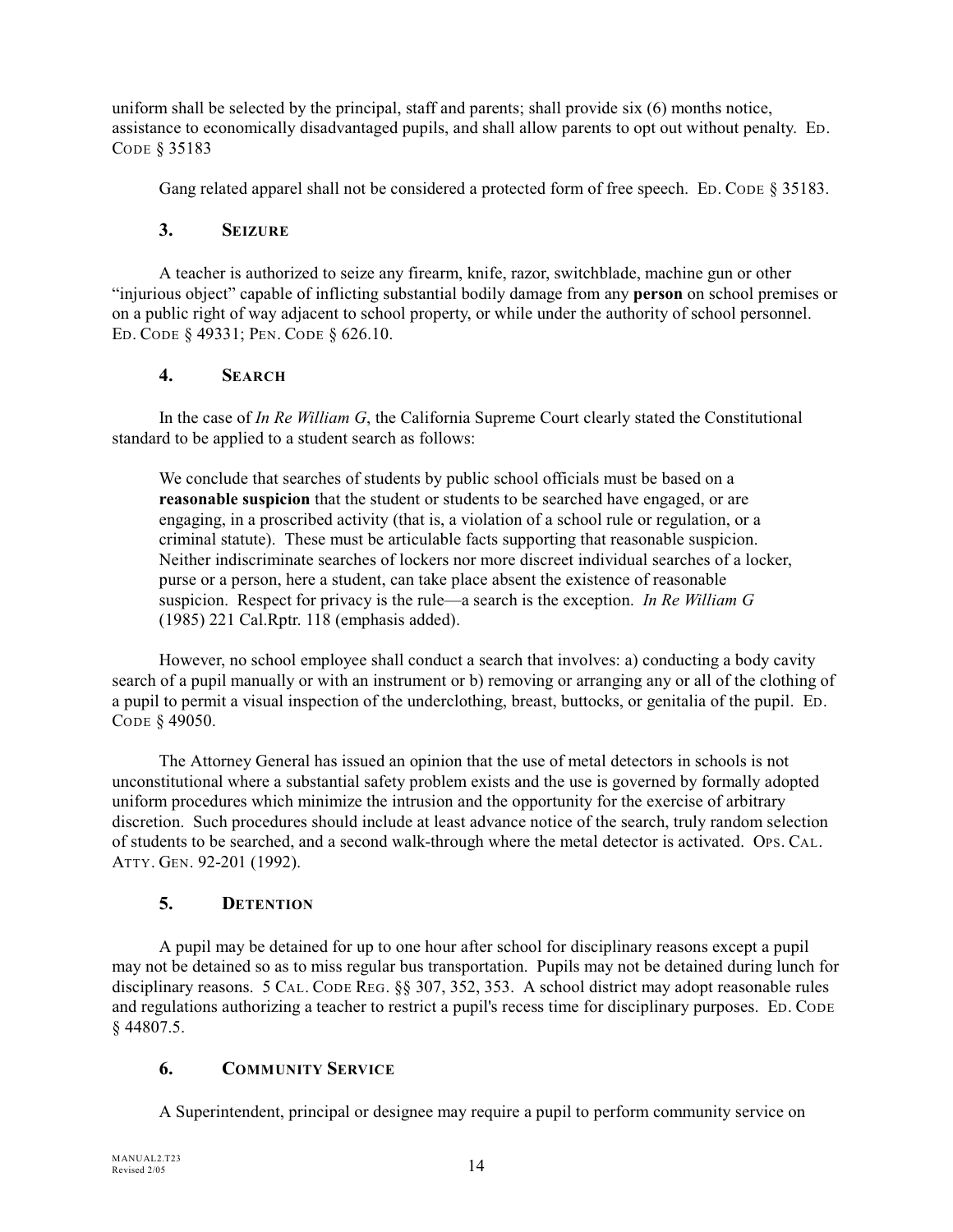school grounds during nonschool hours, including outdoor beautification, campus betterment, and teacher or peer assistance programs, or off school grounds with a parent's written permission. ED. CODE § 48900.6.

#### **7. TRANSFER**

Disruptive or violent students, age 16 and up, can be involuntarily transferred to "continuation schools," which may or may not be located on a separate site. ED. CODE § 48432.5. However, a teacher in the school in which the student is enrolled cannot participate in the final decision for an involuntary transfer. Certain notices and hearing must precede such a transfer. Such involuntary transfers can occur only when other less drastic methods of correction have failed, unless the principal determines that the student presents an immediate danger to people or property or threatens the instructional process.

These involuntary transfers can extend only to the end of the semester following the acts leading up to the transfer.

Pupils aged 8-16 can also be temporarily assigned to 24-hour elementary schools for insubordination or refusal to obey the rules and regulations of school authorities. ED. CODE § 48607. School principals can recommend admission to a board of admission. ED, CODE § 48606. The goal is to return the student to the regular school as soon as possible and to use this school only as a means of preventing later and more difficult delinquency.

#### **8. SUSPENSION AND EXPULSION**

#### **A) GROUNDS FOR SUSPENSION AND EXPULSION**

The grounds for student suspension and expulsion are:

- a. 1) Causing, attempting, or threatening to cause physical injury to another person.
	- 2) Willfully using force or violence on another person
- b. Possessing, selling, or furnishing any firearm, knife, explosive or other dangerous object, unless possession is with written permission from a certificated employee concurred in by the principal.
- c. Possession of an imitation firearm so substantially similar to an actual firearm as to lead a reasonable person to conclude that the imitation is a firearm.
- d. Unlawfully possessing, using, selling or furnishing, or being under the influence of, any controlled substance, an alcoholic beverage, or intoxicant, or drug paraphernalia.
- e. Possessing or using tobacco.
- f. Committing or attempting to commit robbery or extortion.
- g. Causing or attempting to cause damage to school or private property.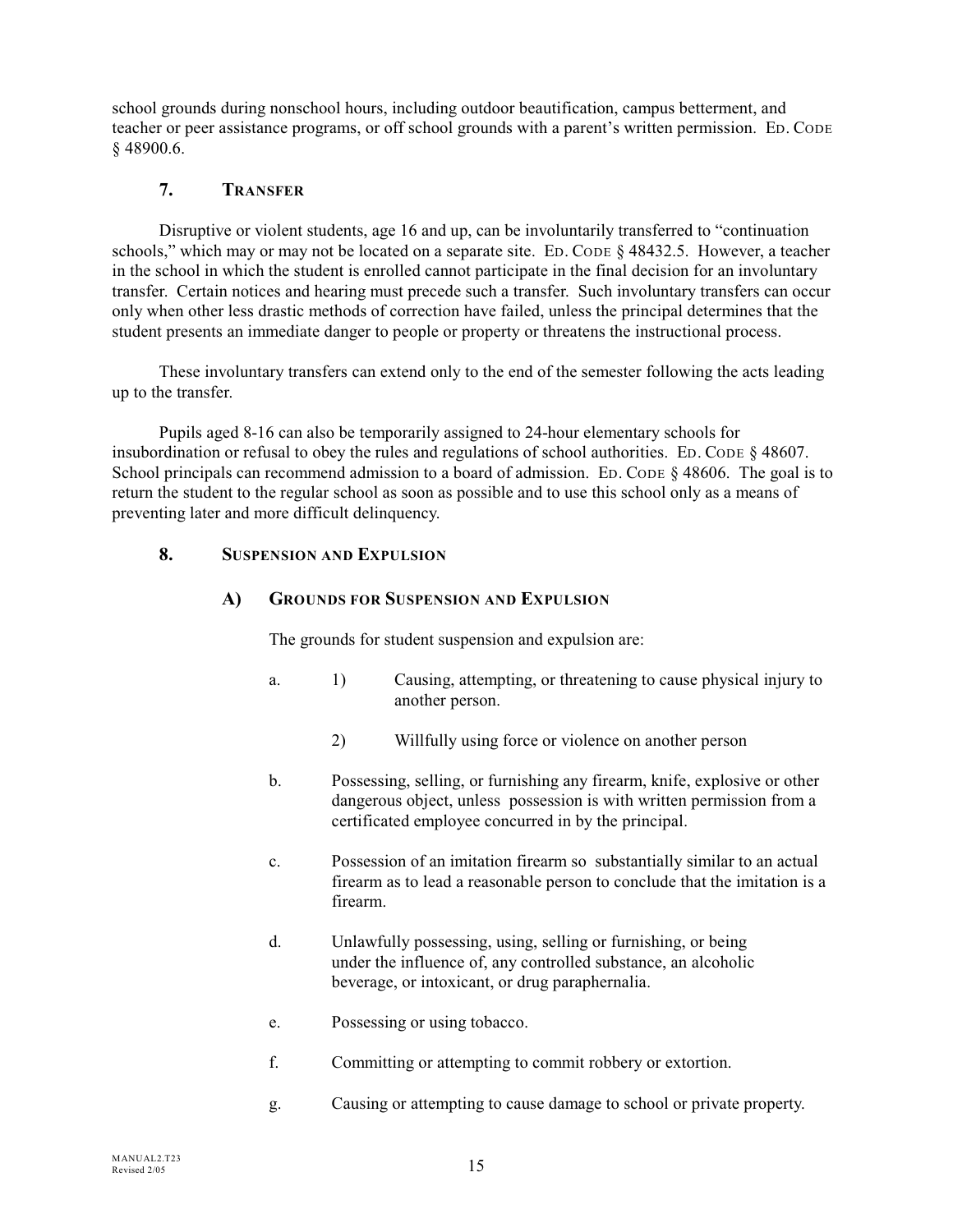- h. Stealing or attempting to steal school or private property.
- i. Knowingly receiving stolen school or private property.
- j. Disrupting school activities or willfully defying valid authority.
- k. Harassing, threatening or intimidating a witness in a school disciplinary proceeding.
- l. Committing an obscene act or engaging in habitual profanity or vulgarity.
- m. Committing a sexual assault or sexual battery.
- n. Committing sexual harassment, as defined. (Applies only to grades 4- 12). ED. CODE § 48900.2.
- o. Causing, attempting or threatening to cause, or participating in hate violence as defined. (Applies only to grades 4-12). ED. CODE § 48900.3.
- p. Intentional harassment, threat, intimidation of pupil or group of pupils that materially disrupts or . . . creates a hostile educational environment. ED. CODE § 48900.4
- q. Making terrorist threats, as defined, against school officials or school property.

The above-listed acts must be related to school activity or attendance to be used as a basis for suspension or expulsion. ED. CODE § 48900.

However, the Attorney General has ruled that suspension or expulsion may be imposed upon students for conduct away from school premises, outside of school hours and not involving a school activity or attendance when the nature and extent of such conduct have become common knowledge among other students at the school and parents of other students have expressed concern because of the contemptuous attitude of the students engaged in the questionable conduct. 48 OPS. ATTY. GEN. 4 (1966).

It is the intent of the Legislature that alternatives to suspension or expulsion be used for pupils who are truant or tardy. ED. CODE § 48900.

Suspension is to be the last resort after the failure of other forms of discipline. ED. CODE  $\delta$ 48900.5 and 48911.

#### **B) SUSPENSION BY TEACHER**

A teacher may suspend any pupil from his/her class or class period for any act listed above, for the **day of suspension and the day following**. The suspension must be immediately reported to the principal and the student sent to the principal for further action. The teacher must also request a parent/teacher conference with a counselor regarding the suspension as soon as possible. The pupil shall not be returned to the class from which the pupil was suspended without the concurrence of the teacher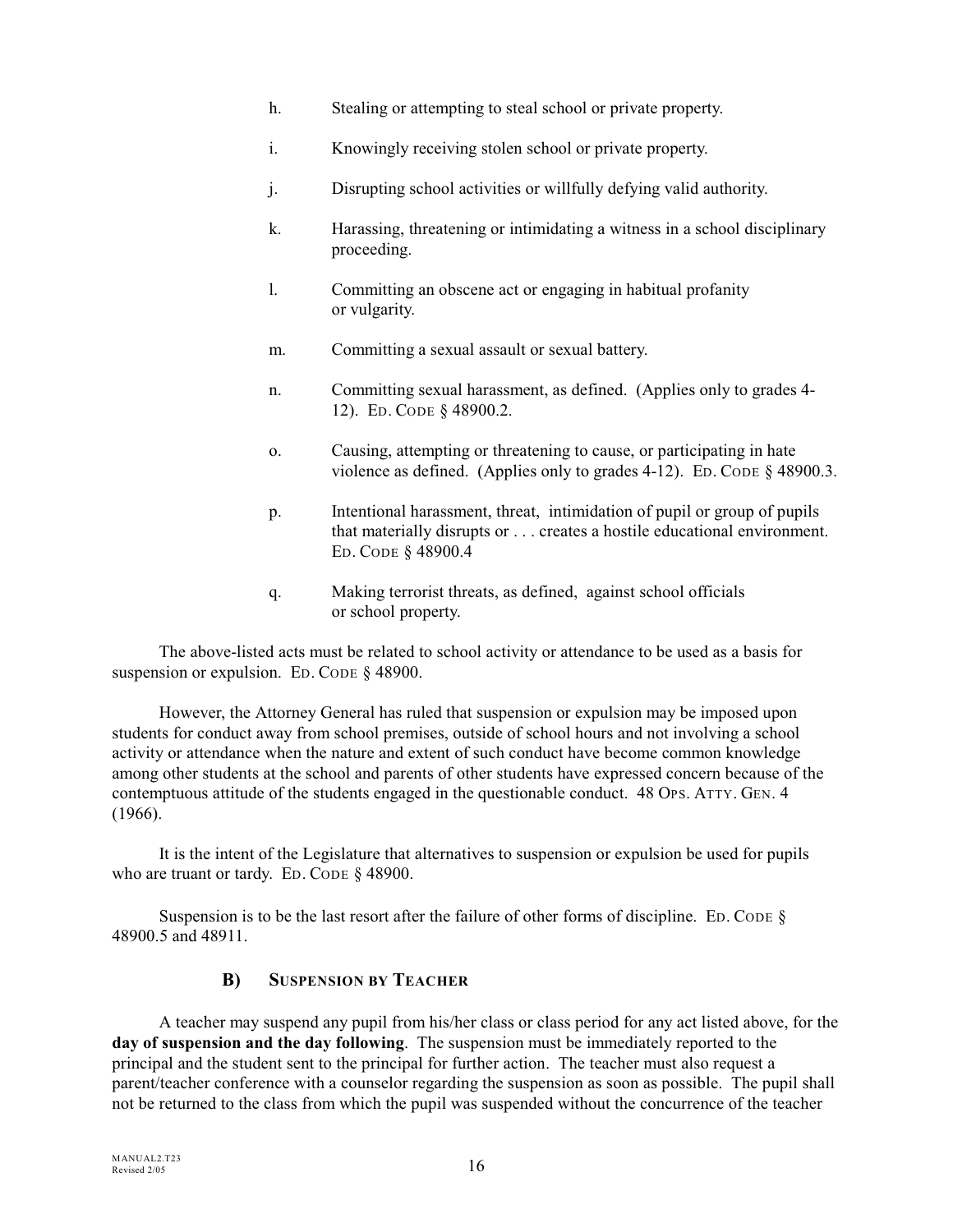and principal. ED. CODE § 48910.

The district **shall** adopt a policy authorizing teachers to require the parent or guardian of a pupil suspended by the teacher to attend a portion of the school day in the classroom from which the pupil was suspended. Parents are to be notified of the policy prior to its implementation, and are to meet with the school administrator after the classroom visitation. ED. CODE  $\S$  48900.1. Parents are protected against unfair treatment in their employment in retaliation for being absent from work for forty hours per year (not to exceed eight hours per month) for each child to participate in the child's school. LABOR CODE  $\S$ 230.8.

A teacher may also **recommend** a pupil for suspension from school, but the final decision lies in the hands of school administrators after following detailed procedures. These suspensions may last for no more than five (5) consecutive school days and the student has certain rights to at least an informal conference **before** being suspended. "Wherever practicable," the referring teacher is to be present. If the student poses "a clear and present danger," however, suspension can precede the conference. ED. CODE § 48911. Once the student returns, the teacher can require him/her to complete missed assignments or tests. ED. CODE § 48913.

In a given year, a student cannot be suspended for more than twenty (20) school days from a given school, or thirty (30) school days if he/she transfers to another school. ED. CODE  $\S$  48903.

"Suspension" means removal of a pupil from instruction for adjustment purposes. It does not mean reassignment to another class at the same school where the pupil will receive instruction. ED. CODE § 48925. However, if the pupil poses no imminent danger to campus safety, they may be assigned to "a supervised suspension classroom," separated from other students, to complete schoolwork assigned by the pupil's regular teacher or the supervising teacher. ED. CODE § 48911.1.

#### **C) EXPULSION AND READMISSION**

A teacher has no power to expel a disruptive or violent student from class or school. The expulsion process can be triggered only by recommendation of the principal or superintendent (or a hearing officer). ED. CODE § 48915. A teacher can, of course, present evidence and urge expulsion. Once expulsion is formally recommended, a detailed series of notices and hearings transpires prior to actual expulsion. ED. CODE § 48918. Various appeals can also be undertaken to the county board of education. ED. CODE § 48920-48924.

At the time of expulsion, the governing board shall recommend a rehabilitation plan which may include recommendations for improved academic performance, tutoring, special education assessments, job training, counseling, employment, community service and parent involvement. The governing board may suspend enforcement of the expulsion order for up to one year during the rehabilitation period. ED. CODE § 48917.

An expulsion order remains in effect until the governing board orders the pupil's readmission. The governing board must adopt rules and regulations establishing a procedure for filing, processing and reviewing requests for readmission.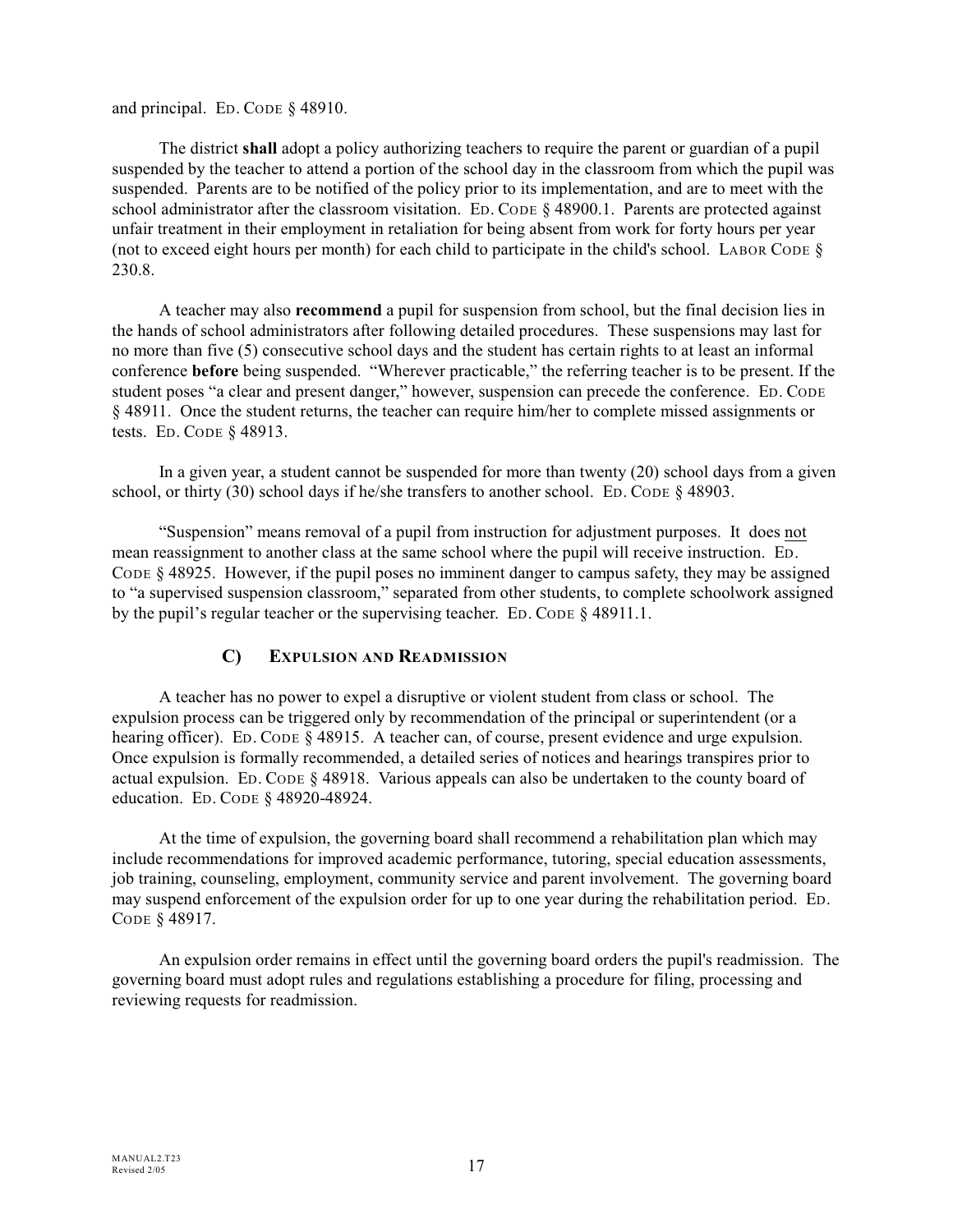The governing board shall set a date, not later than one year after the expulsion occurred, when the pupil may apply for readmission to the district. The governing board shall readmit a pupil unless the pupil has not satisfied the rehabilitation plan or continues to pose a danger to campus safety. If the governing board denies readmission, the board shall determine whether the pupil shall continue in the program initially selected for him or to place the pupil in another program. ED. CODE § 48916, 48916.2.

The principal, the superintendent or the governing board may require a pupil to perform community service during nonschool hours as part of or in lieu of suspension or expulsion. ED. CODE § 48900.6.

An expulsion can be appealed within 30 days to the county board of education. ED. CODE  $\S$ 48919.

#### **1. Immediate Suspension**

The **principal or superintendent of schools shall immediately suspend**, pursuant to due process requirements, and **shall recommend expulsion** of any pupil who committed the following acts at school or at a school activity off school grounds:

- 1) possessing, selling or furnishing a firearm.
- 2) brandishing a knife at another person;
- 3) selling a controlled substance;
- 4) committing or attempting to commit a sexual assault or sexual battery;
- 5) possession of an explosive.

Upon finding that a pupil committed one of these acts, the governing board **shall expel** the pupil for up to one year, and shall refer that pupil to a program of study that is prepared to accommodate students who exhibit discipline problems and is not provided at a comprehensive middle, junior, or senior high school or at the school attended by the pupil at the time of expulsion, except a community day school. ED. CODE §§ 48915(c), 48915.2.

A pupil expelled for possessing, selling or furnishing a firearm, brandishing a knife, or selling drugs shall be referred to a program of study which is not housed within an elementary, middle, junior or senior high school or at the school site attended by the pupil at the time of suspension. A pupil who is expelled for a lesser offense shall be placed in a similar program unless such program is not available, then the pupil may be referred to a program of study at an elementary, middle, junior or senior high school. ED. CODE § 48915.

#### **2. Serious Offenses (Zero Tolerance)**

For any of the following acts, a principal or superintendent **shall recommend** and the governing board **may** order expulsion (unless the principal or superintendent finds in writing that expulsion is inappropriate):

- 1) Causing serious physical injury to another person, except in self-defense,
- 2) Possession of any knife or other dangerous object of no reasonable use to the pupil at school or at a school activity off school grounds,
- 3) Possession of any controlled substance except for the first offense for the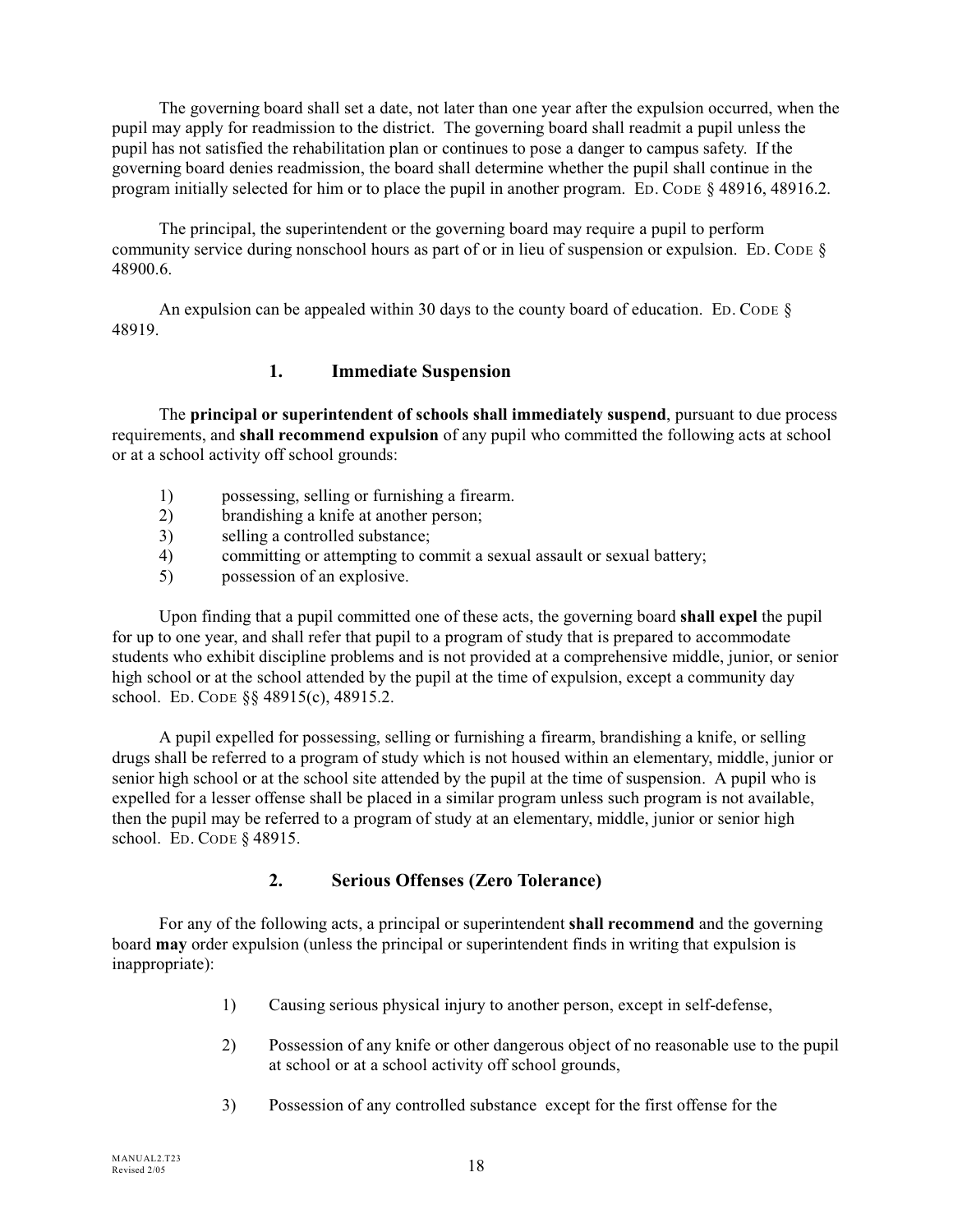possession of marijuana.

- 4) Robbery or extortion.
- 5) Assault or battery on any school employee. ED. CODE § 48915(a).

In order to expel a pupil, the governing board must find that either 1) other means of correction are not feasible or have repeatedly failed to bring about proper conduct, or 2) due to the nature of the violation, the presence of the pupil causes a continuing danger to the physical safety of the pupil or others. ED CODE § 48915.

A pupil expelled from school for the above reasons shall not be permitted to enroll in any other school or school district during the period of expulsion except a county community school, a juvenile court school, or a community day school. ED. CODE § 48915.2.

After the expulsion period, a school district may permit the individual to enroll if a determination is made that the student does not pose a danger to either the pupils or employees of the district. ED. CODE § 48915.2(b)).

## **3. Less Serious Offenses**

In order to expel pupils based on other grounds for expulsion, the governing board must find that either 1) other means of correction are not feasible or have repeatedly failed to bring about proper conduct, or 2) due to the nature of the violation, the presence of the pupil causes a continuing danger to the physical safety of the pupil or others. ED CODE § 48915.

 A pupil expelled for a less serious offense shall not be placed in a program of study at an elementary, middle, junior or senior high school unless no other program is available. ED. CODE § 48915.

To readmit students expelled on these grounds, the board shall hold a hearing to determine whether the student poses a continuing danger to the pupils or employees of the district. The district may request information from another district regarding the expulsion of an enrollment applicant. A parent, guardian, emancipated pupil, or pupil of legal age, shall inform the receiving school district of his or her expulsion from a previous school district. ED. CODE § 48915.1.

A school board can deny enrollment to a pupil who has been expelled from another school district for the expulsion period, if it determines that the pupil poses a danger to students or employees in the school district. ED. CODE  $\S$  48915.1. However, if the governing board determines that the student does **not** pose a danger to pupils or employees, it **shall** permit the individual to enroll in the district during the term of the expulsion, provided that the student has either legal residence in the district or pursuant to an interdistrict agreement. ED. CODE § 48915.1.

#### **D) SUSPENSION AND EXPULSION OF SPECIAL EDUCATION STUDENTS**

In 2002, the California Legislature finally brought California into conformity with the federal Individuals with Disabilities in Education Act (IDEA). A.B. 1859.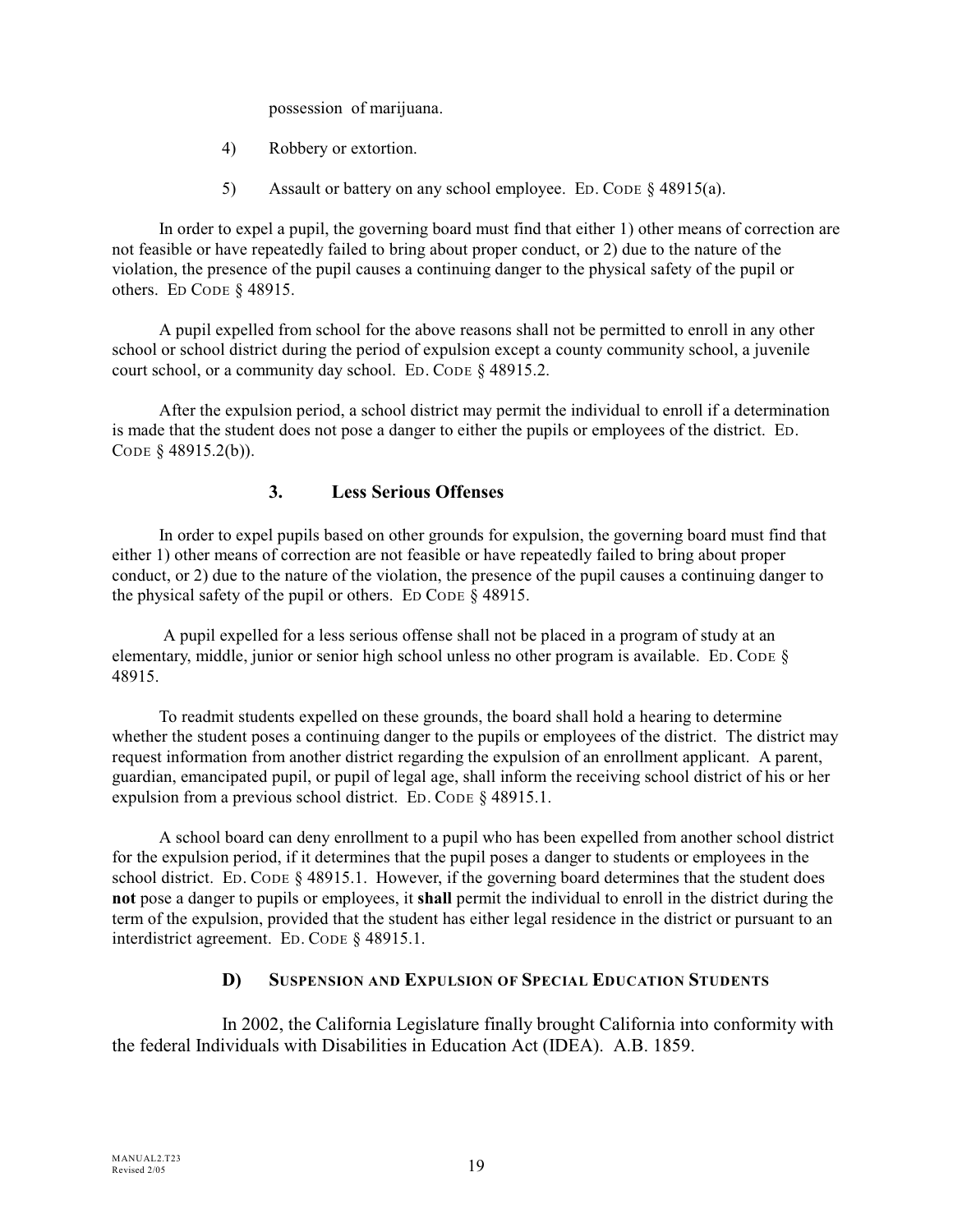#### **Removal For Up to Ten School Days**

- School personnel may remove a child with a disability for up to 10 school days in a school year for any violation of school rules. and may remove for additional periods of up to 10 school days for separate acts of misconduct, as long as the removals do not constitute a pattern.
- Schools do not need to provide services during the first 10 school days in a school year that a child is removed.

#### **Removal For More Than Ten Days**

- School personnel can remove a child to an interim alternative educational placement for up to 45 days if the child brings a gun or a dangerous weapon to school or a school function, or for possession or sale of illegal drugs or controlled substances
- Schools can also request a due process hearing officer in an expedited hearing to remove a child for up to 45 days if keeping the child in his or her current placement is substantially likely to result in injury to the child or to others.
- When commencing a removal (after removal for more than 10 school days in a school year), the parents must be notified and a child's IEP team must meet to assess the child's troubling behavior and develop a behavioral assessment plan or review the child's behavioral intervention plan to address that behavior.
- Schools must provide services to the extent necessary to enable the child to appropriately progress in the general curriculum and appropriately advance toward achieving the goals of his or her IEP.
- Removal of a child for more than 10 school days in a school year is considered a change of placement, and a manifestation determination is required to determine whether the behavior was a manifestation of the child's disability. The parent may challenge the determination in an expedited due processing hearing.
- A child with a disability cannot be long-term suspended or expelled from school for behavior that is a manifestation of his or her disability.

A pupil who has not been determined to be eligible for special education and who has engaged in behavior that violated any rule or code of conduct may assert the protections afforded to pupils in special education programs.

Copies of the special education and disciplinary records of a pupil with exceptional needs must be transmitted for consideration by law enforcement authorities when a criminal act committed by that pupil is reported.

#### **9. TRUANCY**

Pupils are truant if they are absent without excuse three days in one school year or tardy or absent without excuse any 30 minute period on more than three days in one school year. A school district must notify the truant's parent or guardian that the parent or guardian is obligated to compel the pupil's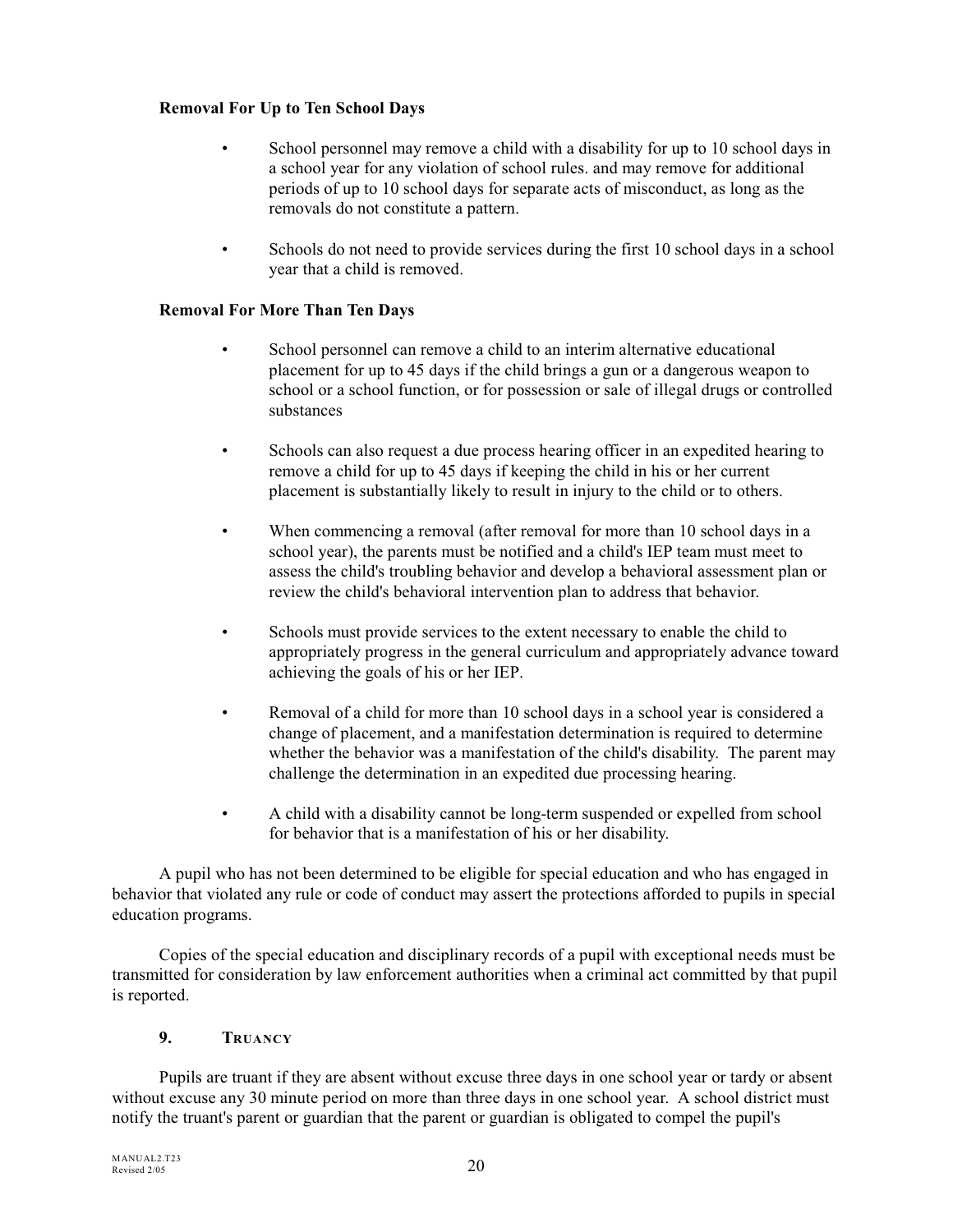attendance at school. Additionally, the notice must: inform the parent or guardian (1) that the pupil may be subject to prosecution and suspension of driving privileges; (2) that alternative education programs are available in the district; and (3) recommend that the parent or guardian accompany the pupil to school and attend classes with the pupil for one day. ED. CODE §§ 48260, 48260.5.

If a minor pupil is a habitual truant, or is irregular in attendance at school, or is habitually insubordinate or disorderly during school, the school district may refer the pupil to a school attendance review board or to the probation department if the probation department has agreed to receive such referrals. The school district must inform the pupil and his/her parents in writing of the referral, the reason for the referral, and that they are required to attend a meeting with the referring person and the agency to which referred. The pupil may be required to participate in community services. If available community services cannot resolve the problem or the pupil fails to participate in the services provided, the school district may notify the district attorney or probation officer, or both. ED. CODE § 48263.

A minor who is subject to compulsory full-time or continuation education and is absent from school and away from home without a valid excuse may be taken into custody during school hours by an attendance supervisor or designee, a peace officer, a school administrator or designee, or any probation officer. ED. CODE 48264.

Upon the first truancy, the pupil may be given a written warning by a peace officer. A record of the written warning may be kept at the school for two years or until the pupil graduates or transfers from the school. The law enforcement agency may also maintain a record of the written warning.

Upon the second truancy within the same school year, the pupil may be assigned to an after school or a weekend study program. Upon the third truancy within the same school year, the pupil will be classified as a habitual truant and required to attend an attendance review board, truancy mediation program, or a comparable program.

Upon the fourth truancy within the same school year, a pupil will be classified as a "habitual truant" and will be under the jurisdiction of the juvenile court. If the pupil is then found to be a ward of the court, the pupil will be subject to one or more of the following: (1) 20 to 40 hours of community service; (2) up to a \$100 fine for which parents are jointly liable; (3) attendance in a court approved truancy program; (4) loss of driving privileges. ED. CODE § 48264.5.

#### **10. STUDENT GRADES**

In the absence of clerical or mechanical mistake, fraud, bad faith, or incompetency on the part of the teacher, grades given by a teacher to each pupil shall be final and not subject to change by others. A board or superintendent shall not order a grade changed unless the teacher who gave the grade is given the opportunity to state orally or in writing, or both, the reasons the grade was given, and is, to the extent practicable, included in all discussions relating to the changing of the grade. ED. CODE § 49066.

No grade of a pupil in a physical education class shall be adversely affected due to the fact that the pupil does not wear standardized physical education apparel where circumstances beyond control of the pupil are involved. ED. CODE § 49066.

Boards must prescribe regulations requiring the evaluation of each pupil's achievements for each marking period, and requiring a conference with, or written report to parents when the pupil is in danger of failing a course. Unexcused absences equal to a number established by the board are grounds for a failing grade. Parents must be given reasonable opportunity to explain the absences, and there must be a method for identifying in the pupil's record that the failing grade was assigned because of unexcused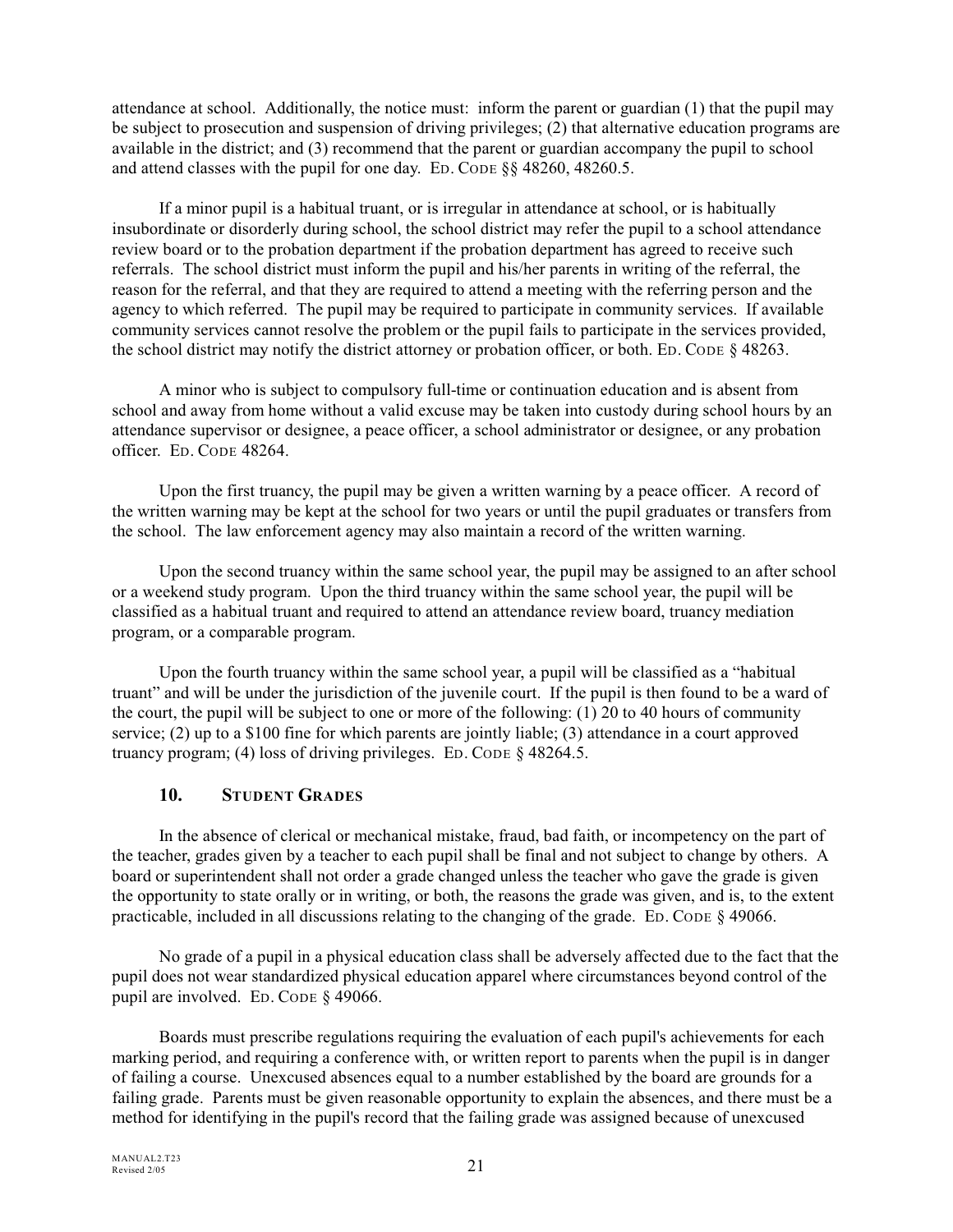absences. ED. CODE § 49067.

#### **11. WITHHOLDING OF GRADES, DIPLOMA, TRANSCRIPTS**

After affording due process, a school district may withhold the grades, diploma, and transcripts of a pupil responsible for willfully cutting, defacing or otherwise injuring district property until the pupil or the parent or guardian has paid for the damages, or completed a program of voluntary work if unable to pay. The district shall establish rules and regulations to implement this section. ED. CODE § 48909.

#### **12. NOTIFICATION OF LAW ENFORCEMENT AGENCY**

Whenever any school district employee is attacked, assaulted, or physically threatened by a pupil, it is the duty of the employee and the supervisor who has knowledge of the incident to promptly report the matter to the law enforcement authorities. Failure to make such a report is an infraction punishable by a fine of not more than \$1,000. Any employee of any school district who attempts to impede the making of a required report is guilty of an infraction and may be assessed a fine of not less than \$500 or more than \$1,000. No board, board member, or county or district employee shall impose any sanctions against a person for making this report. ED. CODE § 44014.

In case of assault with a deadly weapon or force likely to produce great bodily injury against any person, the principal is **required** to notify law enforcement authorities prior to suspension or expulsion.

In cases of unlawful possession, use, sale, furnishing, or being under the influence of any controlled substance, alcoholic beverage or intoxicant, the principal **may** notify law enforcement authorities prior to suspension or expulsion.

The willful failure of a principal to make such a report is an infraction punishable by a fine to be paid by the principal of not more than \$500. A principal is immune from civil or criminal liability for such report unless the report was false and the principal knew the report was false or the report was made with reckless disregard for the truth or falsity of the report. ED. CODE  $\&$  48902.

#### **13. CIVIL ACTION**

The parent or guardian of any minor whose willful misconduct results in injury or death to any pupil, employee, or volunteer in a district or who willfully cuts, defaces, or injures the property of any such person is liable for damages not to exceed \$10,000. The parent or guardian is also liable for all property belonging to the district loaned to a minor and not returned upon demand. ED. CODE § 48904.

A teacher may request the school district to take legal action against a pupil (or the pupil's parents) when the teacher or his/her property is injured or damaged by the pupil while (1) located on district property, (2) being transported to or from a district activity, (3) present at a district activity, or (4) in retaliation for an employee's lawful acts in the line of duty. ED. CODE § 48905.

In addition, injured teachers may have a right of action against the school district under the Constitutional right to safe schools. Article I, Section 28c provides that all public school students **and staff** have an "inalienable right to attend campuses which are safe, secure and peaceful."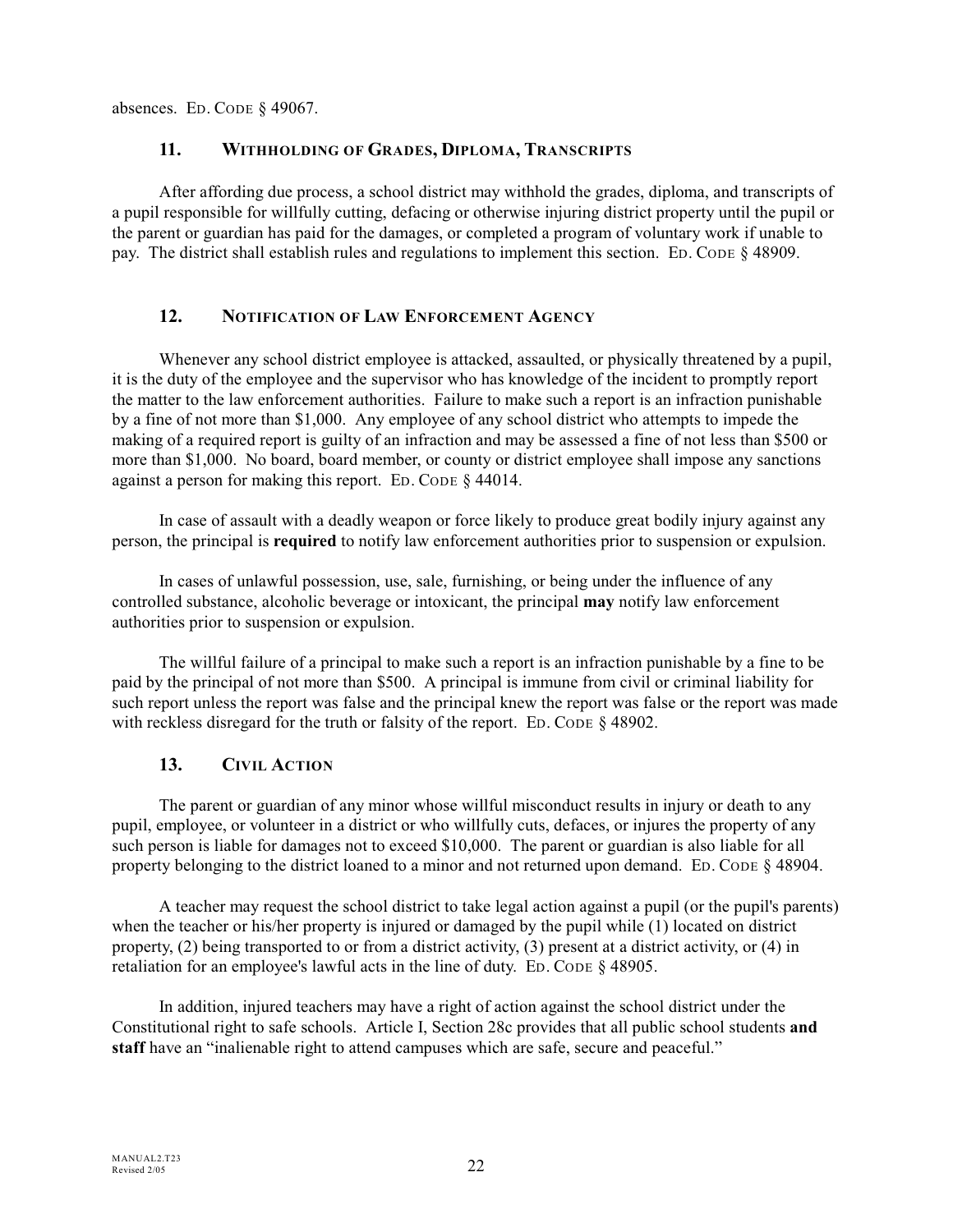#### **14. INJUNCTION**

A school district can seek and obtain a temporary restraining order and injunction on behalf of an employee who has suffered an assault, battery, stalking or "credible" threat of violence at the workplace.

In order to obtain a temporary restraining order, the school district must file a sworn affidavit which provides reasonable proof an employee has suffered unlawful violence, a credible threat of violence, or great or irreparable harm. If a temporary restraining order is issued by the court, it remains in effect for up to fifteen (15) days pending a hearing where the defendant can appear. If the person allegedly making threats is a current employee, the judge shall receive evidence concerning the school district's decision to retain, terminate, or otherwise discipline the defendant. Ultimately, if the judge determines the defendant engaged in violence or threatened violence, the judge may issue an injunction for up to three (3) years prohibiting further unlawful violence or threats.

No one who has had a restraining order issued against them can purchase a firearm. Violation of a temporary restraining order is punishable by a fine of up to \$1,000 and/or one year imprisonment. CODE OF CIV. PROC. § 5278.

#### **15. TEACHERS' RIGHT TO WALK OFF JOB BECAUSE OF SAFETY CONCERNS.**

An employee's refusal to work in unsafe working conditions is protected activity under the Educational Employment Relations Act (EERA), where the safety concern is legitimate and reasonable, arises during the course of duties either necessary to the job or requested by the supervisor, and the refusal to work is limited to actual and reasonable safety concerns. *Pleasant Valley School District* (1988) PERB Decision No. 708.

An employee cannot be laid off or discharged, or otherwise not paid, for refusing to perform work in the performance of which the Labor Code, any occupational safety or health standard or any Labor Department safety order will be violated, where the violation would create a real and apparent hazard to the employee or his or her fellow employees. LABOR CODE § 6311.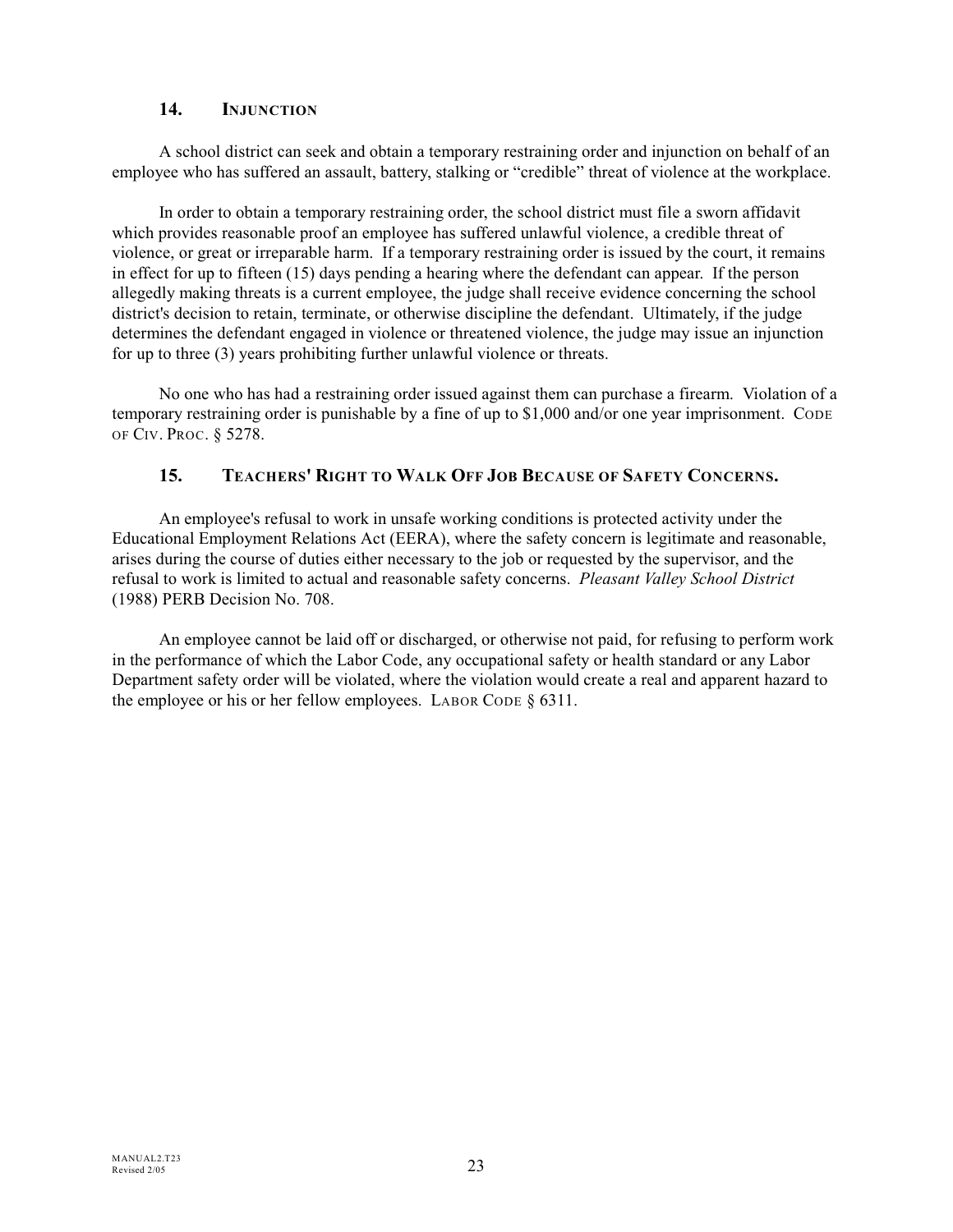# **CIVIL LIABILITY AND DISTRICT RESPONSIBILITY**

#### *A. LIABILITY*

Under GOVERNMENT CODE section 820, teachers, like all other public employees in California, are liable for injury caused by their acts or omissions to the same extent as private persons. They may be personally liable if, in the performance of their school duties, their negligent or wrongful conduct causes harm to pupils or others. Teachers face the risk of lawsuits for torts such as assault and battery, slander, libel, defamation, false arrest, and malpractice. However, GOVERNMENT CODE section 825 requires a school district to provide a defense and pay any judgment or settlement resulting from any action in the course and scope of employment.

Fortunately, teachers are afforded considerable protection by the law in the performance of their duties. School districts are required by law to insure against the personal liability of employees for loss or damage to property or damages for death or injury to any person as a result of any **negligent** act of an employee within the scope of employment. ED. CODE § 35208. Additional coverage may be secured by school districts wishing to insure against personal liability of employees for injury resulting from any act or omission in the [scope of employment]. ED. CODE § 35208.

#### *B. LIMITATIONS ON LIABILITY*

No employee of any school district shall be responsible or liable for the conduct or safety of pupils while they are not on school property, unless the district or a specified person has undertaken to provide transportation to and from school, or undertaken school activity off the campus, or otherwise assumed responsibility or liability, or has failed to exercise reasonable care. ED. CODE §§ 44808, 87706. In such specific undertakings, liability extends only while the pupil is or should be under the immediate and direct supervision of a district employee. ED. CODE § 44808.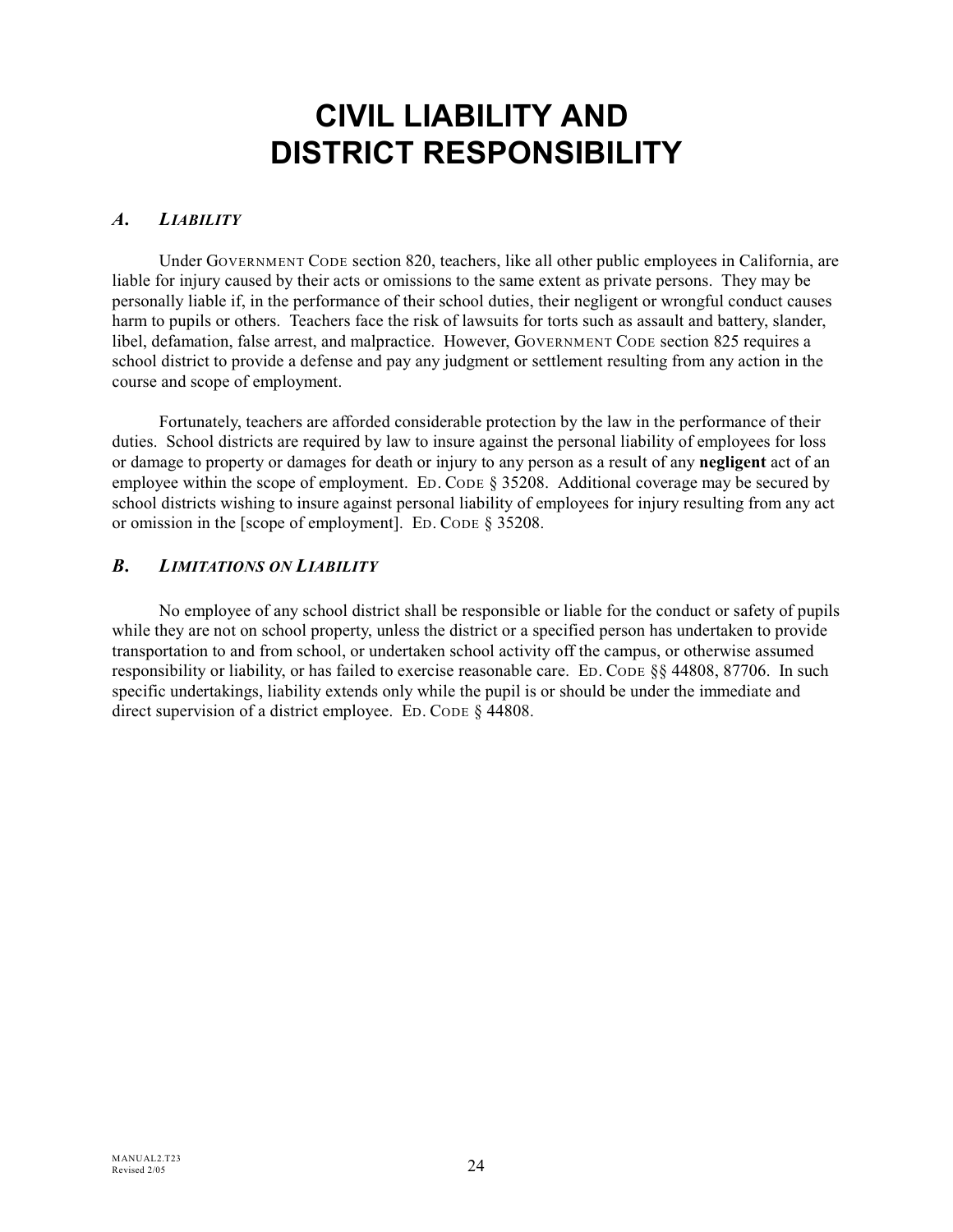# **PROPOSED CONTRACT LANGUAGE**

# **TOPIC: SAFE WORKING CONDITIONS**

22.1.1 Bargaining unit members shall not be required to work in unsafe conditions or to perform tasks that endanger their health, safety or well-being.

Upon notification, the District shall eliminate or correct any unsafe or hazardous condition.

The District shall comply with provisions of the California Occupational Safety and Health, as amended (California Labor Code 6300, et seq.) and regulations relating thereto (8 California Administrative Code section 330, et seq.).

| 22.1.3.1   | The Association shall be immediately contacted and an Association<br>designee shall be released with pay to participate in any opening<br>conference between the District's representative(s) and a CAL-OSHA<br>Compliance Inspection Engineer.                                                                                                                 |
|------------|-----------------------------------------------------------------------------------------------------------------------------------------------------------------------------------------------------------------------------------------------------------------------------------------------------------------------------------------------------------------|
| 22.1.3.2   | The Association designee shall be afforded release time with pay to<br>accompany the District representative(s), if any, and the CAL-OSHA<br>Compliance Inspection Engineer as the engineer conducts her/his<br>walk-around inspection.                                                                                                                         |
| 22.1.3.3   | The Association on-site building representative shall also be provided all<br>rights provided in 22.8.3.1 and 22.8.3.2.                                                                                                                                                                                                                                         |
| 22.1.3.4   | The Association designee shall be provided release time with pay to be<br>present at a closing conference between any District representative(s) and<br>a CAL-OSHA Compliance Inspection Engineer.                                                                                                                                                              |
| 22.1.3.5   | The District shall, within two (2) days of receipt, provide to the<br>Association a copy of any correspondence between the District and<br>CAL-OSHA.                                                                                                                                                                                                            |
| 22.1.3.6   | The Association shall appoint representatives to the District Safety<br>Committee established to implement the provisions of Labor Code<br>6401.7. Association representatives shall receive release time or their<br>hourly rate of pay for committee work. The District Safety Committee<br>shall also formulate a plan for developing disaster preparedness. |
| 22.1.3.6.1 | Copies of the plan will be distributed to each bargaining unit<br>member and additional copies will be provided to the<br>Association upon request.                                                                                                                                                                                                             |
| 22.1.3.6.2 | The District is responsible for coordinating contact with outside<br>agencies, maintenance of Emergency Procedures Manuals<br>policy development and review (as recommended by the District                                                                                                                                                                     |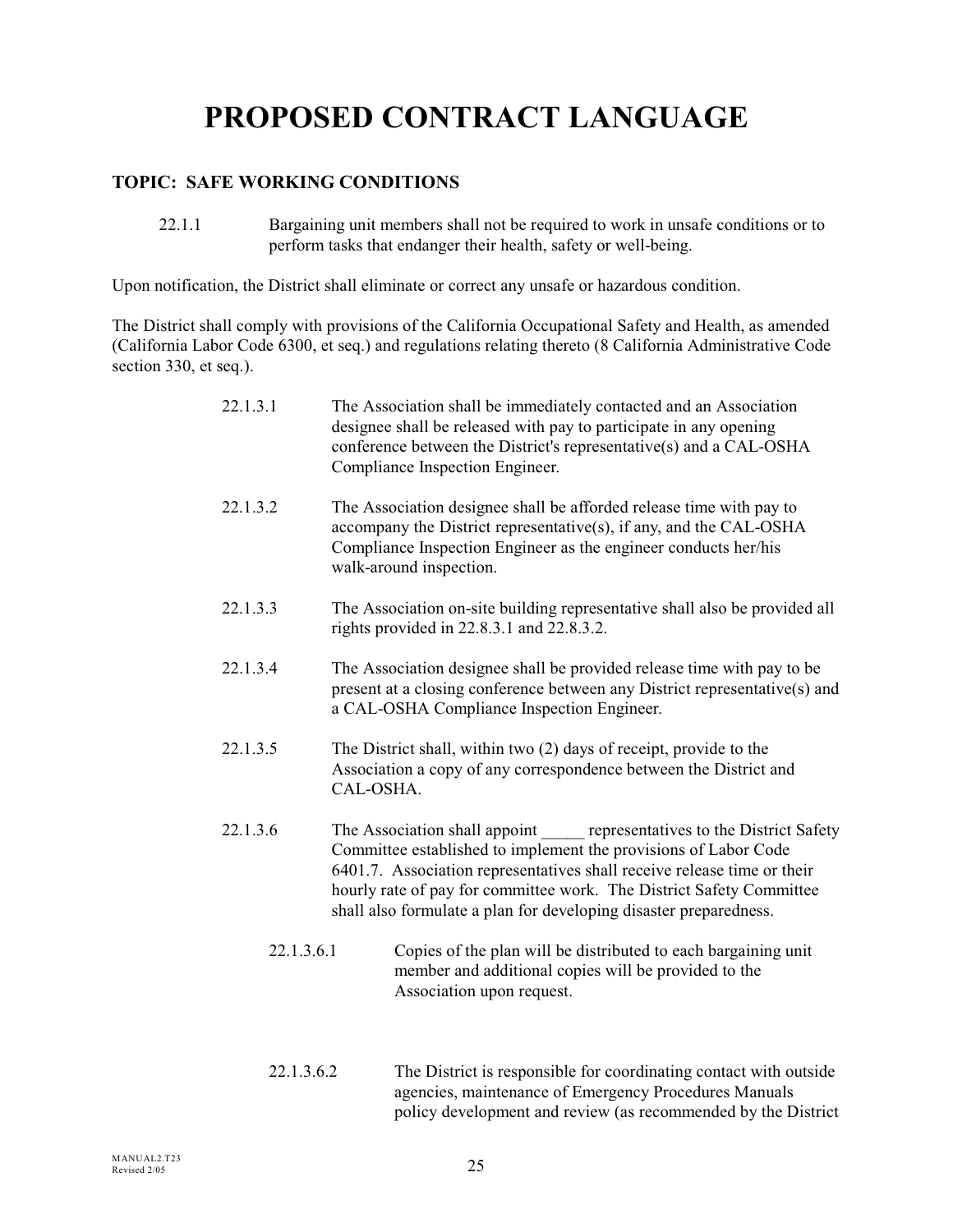Safety Committee), equipment maintenance, coordination of emergency evaluation drills, maintenance of District and worksite safety supplies, and maintenance of worksite safety devices.

- 22.1.4 A bargaining unit member may refuse any directions that she/he feels could reasonably endanger anyone's life, safety and/or welfare. No bargaining unit member may be required to perform duties that would or possibly could endanger one's life, safety or welfare unless a state of emergency has been declared by a government entity having the authority to do so and the bargaining unit member has been pressed into service as a "disaster service worker" under Government Code § 3100 by a person having the authority to command citizens in the execution of their duties. Bargaining unit members may refuse any direction by such person(s) until adequate proof of his/her authority is provided.
- 22.1.5 In the event of an emergency school or District closure, including but not limited to natural disaster, quarantine, or government order, unit members shall receive their daily rate of pay and benefits. If make-up days are required by law, the District shall negotiate said days with the Association.
- 22.1.6 The District shall provide each classroom and major work area with first aid kits containing rubber gloves, mouth to mouth breathers, first aid book, flashlight, basic first aid supplies, and other items which may be unique to a work location such as a portable ladder, bull horn, am/fm radio, 100 to 1000 feet of line (for use in smoke filled halls or dark buildings), blankets, water, and food packages.
- 22.1.7 Each classroom and major work area shall have a telephone with monitored central office intercom service and an outside line. The intercom shall be used only for emergency purposes or special announcements. Intercoms and television cameras used for communications and monitoring safety conditions shall not be used for the purposes of evaluation, discipline, or discharge of unit members.
- 22.1.8 All medical plans of the District shall provide, with no co-payment or deductible requirements, hepatitis B vaccine injections for unit members.
- 22.1.9 With unit member participation, as decided by unit members at the site, and District Safety Committee direction and guidance, each work site shall have a Site Safety Committee which shall develop and annually review its site safety, health, and emergency preparedness plan for distribution to employees at the site. The committee shall also make the District aware of any unaddressed safety issues. Unit members serving on Site Safety committees shall receive release time or their hourly rate of pay for committee work. Site safety plans are expected to cover contingency plans for a wide variety of safety risks, including but not limited to suspicious or unwanted persons on the worksite, fires, earthquakes, floods, evacuations, and emergency closings. The District Safety Committee shall provide each worksite with general procedures for safety while the Site committee shall oversee unique site issues. The District shall comply with all recommendations of the Site Safety Committee.
- 22.1.10 The District shall keep all school grounds and facilities free of unwanted rodents, pests, and insects such as ants, roaches, and fleas. If insecticides or poisons are used, the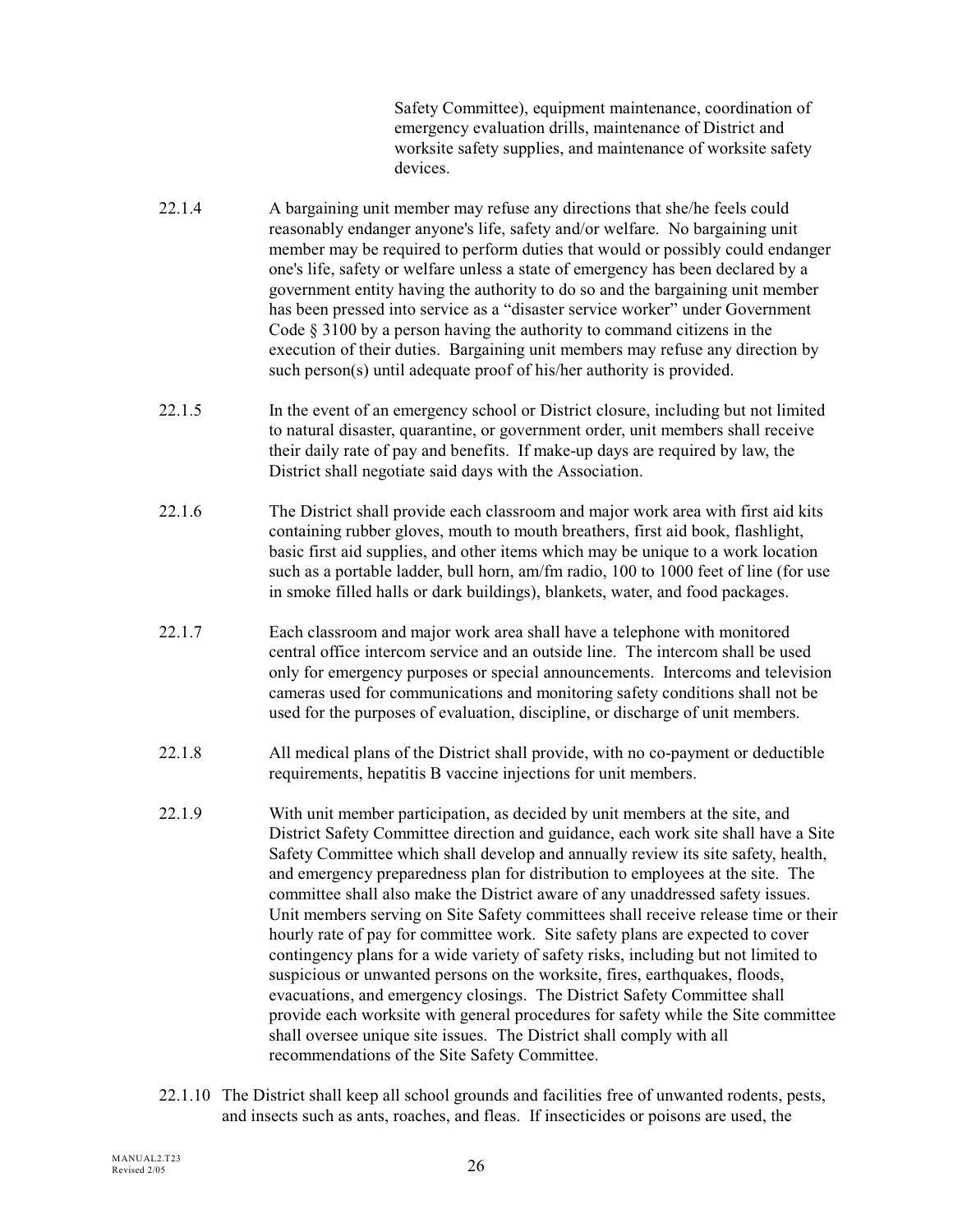District shall notify unit members of the names of the chemicals used at least one week in advance of their use. The District shall apply them only at times when unit members and pupils are not present, allowing sufficient time for toxic effects to wear off before humans re-enter the affected area.

# **TOPIC: PUPIL SUSPENSION AND EXPULSION**

#### **22.2 Short Term Pupil Suspension**

- 22.2.1 A bargaining unit member may suspend a pupil from her/his class for the day of the suspension and the following day for any act that disrupts or diminishes the education process, including but not limited to the following:
	- 22.2.1.1 Causing, attempting to cause, or threatening to cause physical injury to another person.
	- 22.2.1.2 Possessing, selling, or otherwise furnishing a firearm, knife, explosive, or other dangerous objects.
	- 22.2.1.3 Unlawfully possessing, using, selling, otherwise furnishing, or being under the influence of any controlled substance as defined under Health and Safety Code section 11007, alcoholic beverage, or intoxicant.
	- 22.2.1.4 Committing robbery or extortion.
	- 22.2.1.5 Causing or attempting to cause damage to school or private property.
	- 22.2.1.6 Stealing or attempting to steal school or private property.
	- 22.2.1.7 Committing an obscene act or engaging in habitual profanity or vulgarity.
	- 22.2.1.8 Disrupting school activities or willfully defying authority of a bargaining unit member.
	- 22.2.1.9 Committing sexual harassment as defined in Education Code section 212.5.
- 22.2.2 The acts stated above may occur at any time or place related to school attendance or school activity including, but not limited to, the following:
	- 22.2.2.1 While on school grounds.
	- 22.2.2.2 While going to or from school.
	- 22.2.2.3 During lunch period either on or off campus.
	- 22.2.2.4 During, going to, or coming from school-sponsored activities.
- 22.2.3 The unit member shall immediately report the suspension to the school principal (or her/his designee) and send the pupil to the principal (or her/his designee) for appropriate action.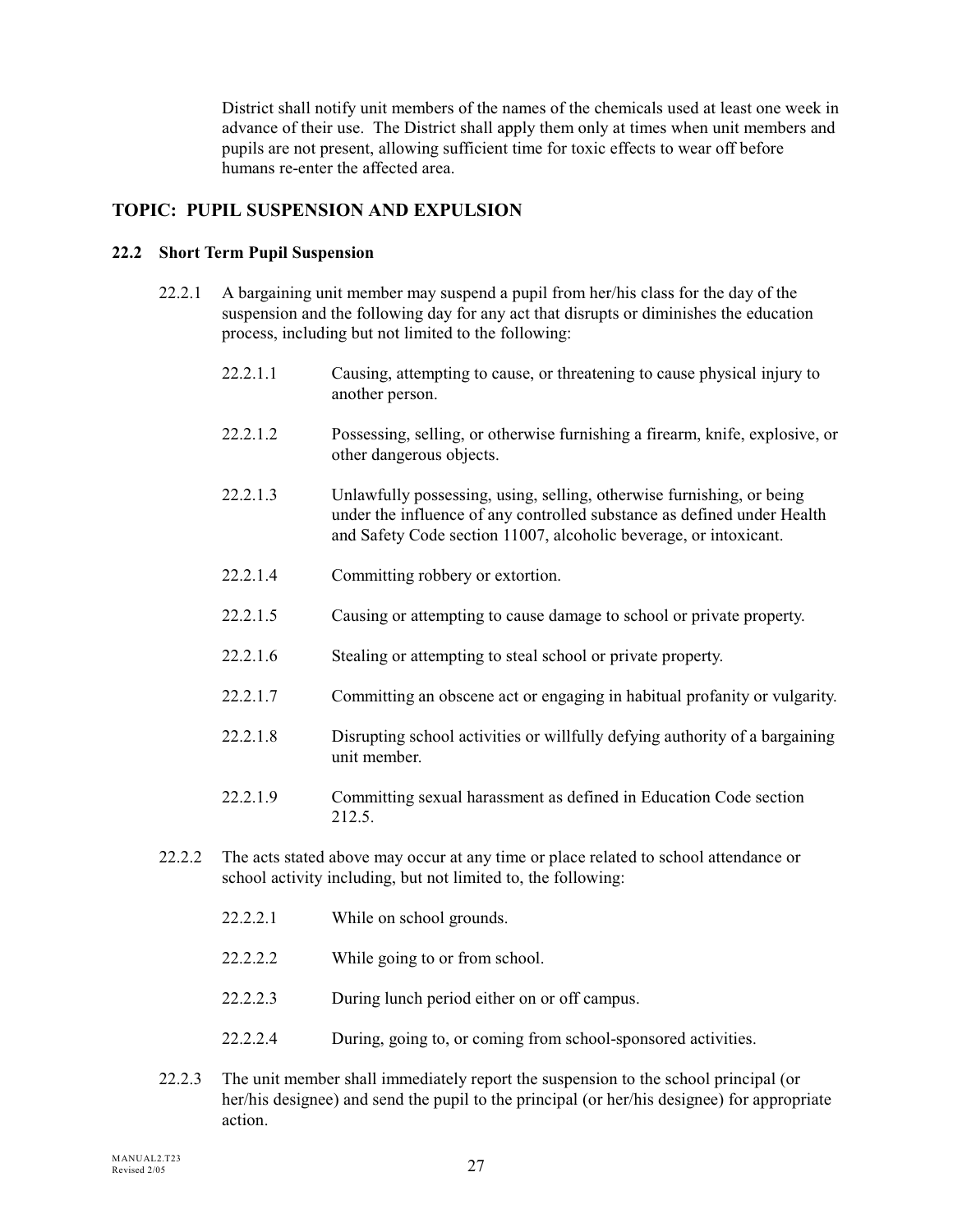- 22.2.4 The District shall facilitate in carrying out any and all obligations required of the bargaining unit member by the Education Code including but not limited to the sending of notices to parents regarding required meetings and the scheduling of such meetings at mutually acceptable times.
- 22.2.5 The pupil shall not be returned to the bargaining unit member's class during the period of suspension without the bargaining unit member's concurrence.
- 22.2.6 The pupil shall not be placed in another regular class during the period of suspension. If the pupil is assigned to more than one class per day, this section shall apply only to classes scheduled during the same time as the class from which the pupil was suspended.

#### **22.3 Longer Term Pupil Suspension**

- 22.3.1 A bargaining unit member may also refer a pupil for suspension from school for up to five (5) days to the principal (or her/his designee) for any acts enumerated in Education Code section 48900, including, but not limited to, those set forth in 22.2.1 of this Article.
- 22.3.2 In the event a pupil is so referred, the principal (or her/his designee) shall immediately schedule a conference with the pupil, the bargaining unit member, and the principal for purposes of carrying out obligations under Education Code 48901 unless this conference is bypassed under the "emergency situation" of Education Code section 48911(c).
- 22.3.3 Except for good and sufficient reason to the contrary established at the hearing, the referral of the bargaining unit member will result in the suspension requested.
- 22.3.4 The District shall provide required notices regarding the suspension to the pupil's parents or guardians or to the governing board.
- 22.3.5 The bargaining unit member may require the pupil to complete any assignment or test missed during the suspension.

#### **22.4 Extended Pupil Suspension or Expulsion**

- 22.4.1 A bargaining unit member may seek a longer period of suspension and/or expulsion for pupils as permitted by law including Education Code section 48910, 48915, and other related sections.
- 22.4.2 In the event a bargaining unit member seeks a longer period of suspension, she/he will be entitled to attend all hearings, conferences, or other such meetings scheduled in order to reach a decision in the matter. Bargaining unit members shall be entitled to representation in such meetings.

#### **TOPIC: PUPIL TRANSPORTATION**

#### **22.5 Pupil Transportation**

- 22.5.1 No bargaining unit members shall be requested or required to transport pupils in private vehicles.
- 22.5.2 Should the District request or require that a unit member transport a pupil or pupils in a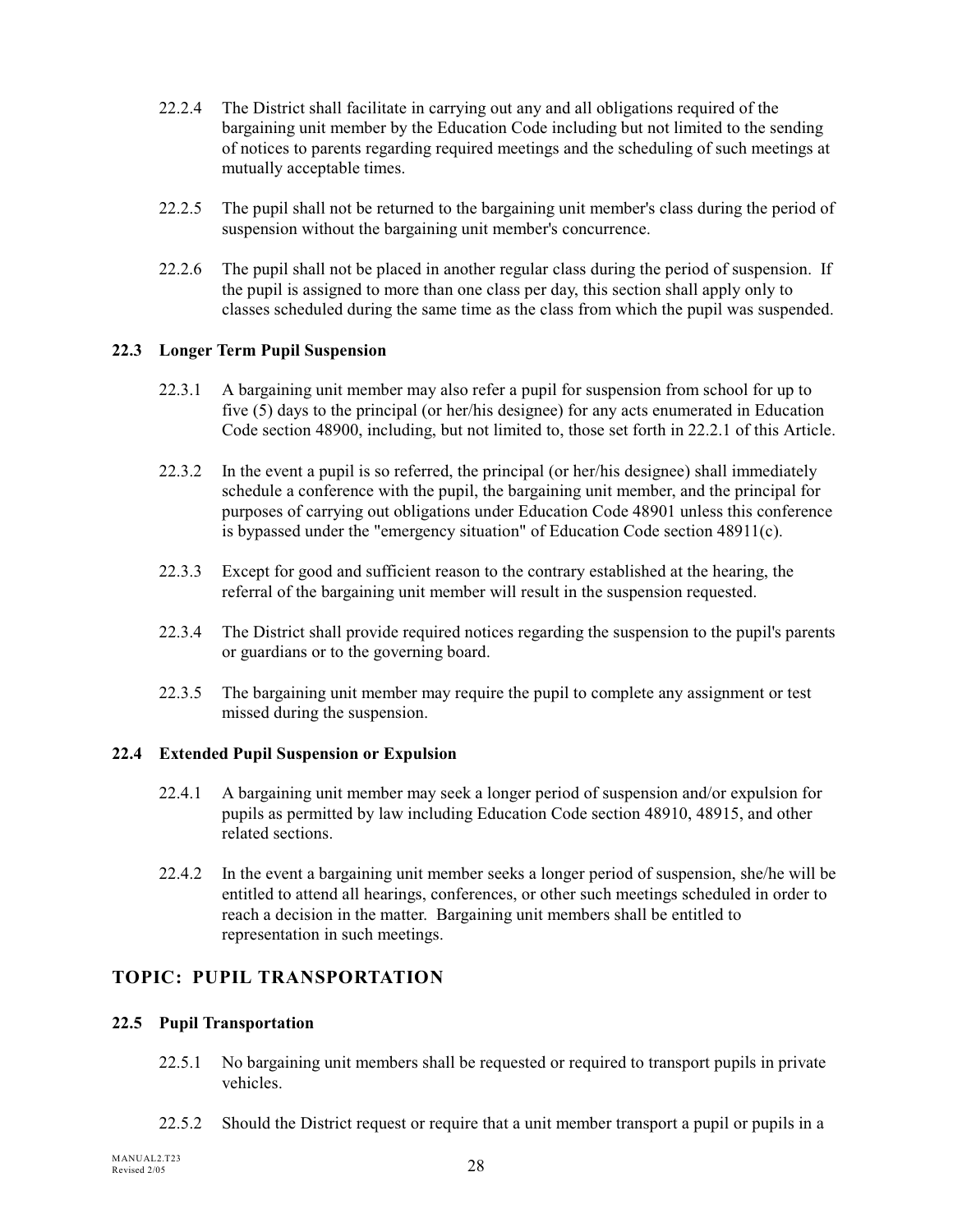vehicle owned by the District, the District shall provide full primary liability coverage for any liability which may occur during such assignment. Unit members shall be provided with documentation of primary liability coverage which shall be carried in the vehicle during such assignment.

# **TOPIC: SPECIALIZED HEALTH CARE PROCEDURES**

#### **22.6 Specialized Health Care Procedures**

- 22.6.1 Qualified and trained nurses shall be the only bargaining unit members to provide and conduct necessary specialized health care procedures including, but not limited to, dispensing medication, catheterizations, crede', diapering, injections, ileostomies, colostomies, gastrostomies, tracheostomy, suction, oxygen administration, gavage feeding, and draining.
- 22.6.2 No other bargaining unit members shall be requested or required to perform such specialized health care.
- 22.6.3 The District shall comply with all Education Code and Title V provisions so that unit members may work and provide specialized health care in a safe and appropriate environment.
- 22.6.4 The District will provide rubber gloves, mouth to mouth breathers, and facilities to wash with hot water and antiseptic soap to any bargaining unit member who may come in contact or be expected to come in contact with bodily fluids.
- 22.6.5 The District shall indemnify and hold harmless from all liability any unit member who performs health care services.
- 22.6.6 The District shall provide malpractice liability insurance for bargaining unit members covering the rendering of or failure to render specialized health care services, medical treatment, or the furnishing or dispensing of drugs or medication.

# **TOPIC: ASBESTOS REMOVAL**

#### **22.7 Asbestos Removal**

- 22.7.1 The District acknowledges that the presence of asbestos in District facilities poses a serious health hazard for all employees and pupils and agrees to eliminate this hazard where it is present as a matter of highest priority.
	- 22.7.1.1 The District agrees to continue to comply or immediately comply with all Federal, State, and local requirements regarding asbestos, including, but not limited to, the Federal Asbestos Hazard Emergency Response Act (AHERA), which are currently applicable and/or those which may become applicable or be enacted during the term of this Agreement.
	- 22.7.1.2 The District will notify the Association of any meeting regarding asbestos and a representative of the Association may attend and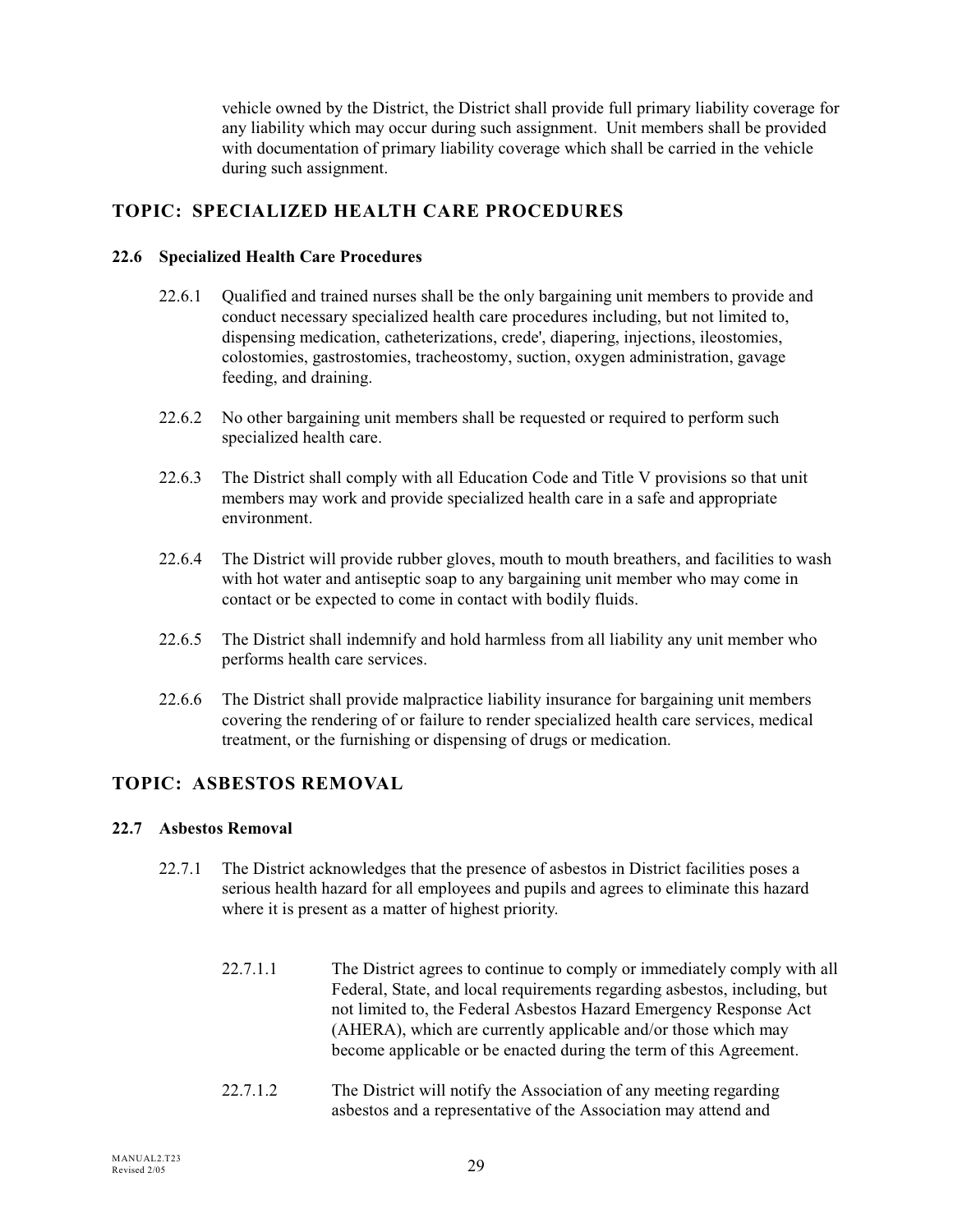participate in any such meeting.

- 22.7.2 The District agrees that the following inspection and reinspection requirements of AHERA have been and will continue to be met, or if they have not yet been met, will be met immediately upon the ratification of this Agreement.
	- 22.7.2.1 All school buildings, either owned or leased by the District, will be inspected by a licensed and accredited inspector, including a visual inspection of all asbestos-containing building materials (ACBM), an assessment of all friable asbestos containing materials (ACM) and bulk sampling of all ACBM. A current copy of all licenses, registrations, and accreditation certificates of all personnel involved will be furnished the Association immediately upon request. Inspection shall cover all areas within the building including but not limited to ceilings and walls. hallways, gymnasiums, support beams and columns, cafeterias, shop areas, pipes, and boiler areas.
	- 22.7.2.2 All bulk samples will be submitted to a National Bureau of Standards accredited laboratory for analysis. The laboratory must validate the results in writing to the District within thirty (30) days of the sample submittal. The District shall provide the Association with a copy of the laboratory results within five (5) days of receipt.
	- 22.7.2.3 An assessment of each inspection, reinspection, and sample analysis must be made by the inspector. Each assessment will be dated, signed, and include the inspector's accreditation number. The District shall provide the Association with a copy of the assessment within five (5) days of receipt.
	- 22.7.2.4 Surveillance will be performed and appropriately documented every six (6) months by trained personnel as required by AHERA to locate and identify any changes in the condition of any asbestos and to recommend specific containment measures. The District shall provide the Association with a copy of all documentation and recommendations within five (5) days of receipt.
	- 22.7.2.5 An annual reinspection shall be performed and documented as required by AHERA. The District shall provide the Association a copy of the documentation within five (5) days of receipt.
- 22.7.3 Bargaining unit members in each affected building shall be notified at least once each year of all inspections, corrective actions, planned, or ongoing surveillance activities. Documentation of this notification will be retained at both the school site and the District office and a copy will be provided the Association at the same time it is disseminated to Bargaining Unit Members.
- 22.7.4 The District office will adopt a "management plan" as required by AHERA and will make it available to each school site for inspection by school site bargaining unit members.
	- 22.7.4.1 A copy of each such plan will be delivered to the Association.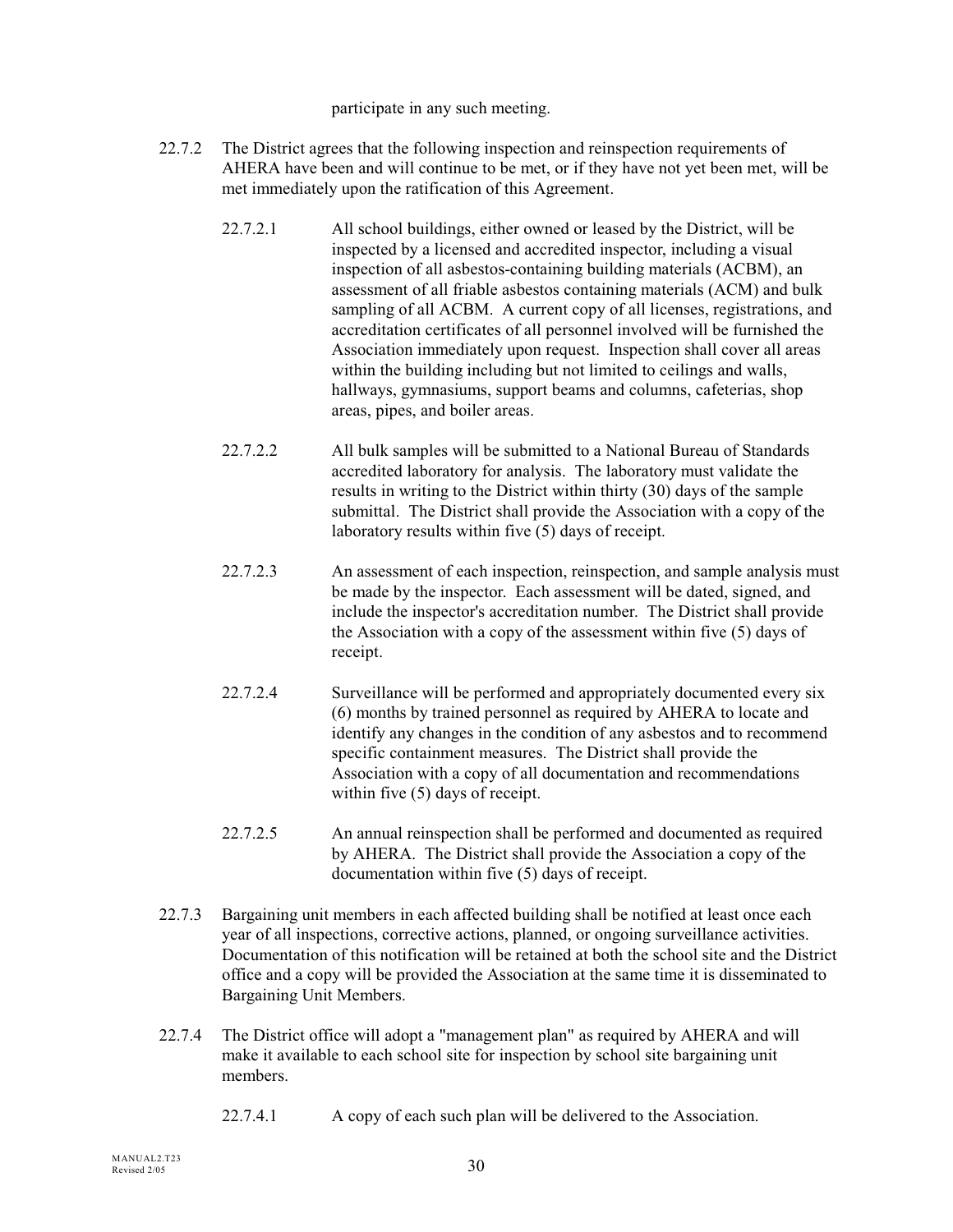- 22.7.4.2 The District will submit and implement the management plan as required by AHERA.
- 22.7.4.3 No bargaining unit member will be required to serve in any capacity as compliance officers and/or inspectors, or perform abatement tasks.
- 22.7.4.4 The District will take all necessary actions to immediately abate any and all friable asbestos hazards by the safest method to protect each employee's health, safety and welfare.
- 22.7.4.5 No bargaining unit member will be permitted in any area where the abatement process is occurring unless adequately protected.
- 22.7.5 Warning labels will be affixed immediately adjacent to any and all friable and non-friable ACBM and ACM located in or around any school building. The warning label will include the following:
	- 22.7.5.1 Warning that friable ACBM was not removed but only encapsulated.
	- 22.7.5.2 Warning that ACBM exists but has been abated.
	- 22.7.5.3 All warning labels will continue to remain visible until the ACBM is removed.
- 22.7.6 If friable asbestos is found in any District facility, any current or past bargaining unit member will be entitled to one (1) physical examination each year thereafter for the purpose of testing for asbestos-related illness, to be performed by a doctor of the employee's choice.
- 22.7.7 Any sick leave taken in connection with asbestos related illness shall be unlimited and not deducted from the bargaining unit member's accumulated sick leave.

# **TOPIC: SCHOOL AND PERSONAL PROPERTY LIABILITY COVERAGE**

#### **22.8 School and Personal Property Liability Coverage**

- 22.8.1 The District shall protect bargaining unit members from the loss of personal property while acting in the discharge of their duties. The District shall fully reimburse bargaining unit members for such losses resulting from any property being lost, stolen, damaged, soiled, or destroyed.
- 22.8.2 The District shall provide bargaining unit members with written authority to take pupils on a field trip. Written authority shall mean that the trip is a school-sponsored activity with the District liable for any personal injuries, deaths, or damage to personal or real property arising during the course of such a trip.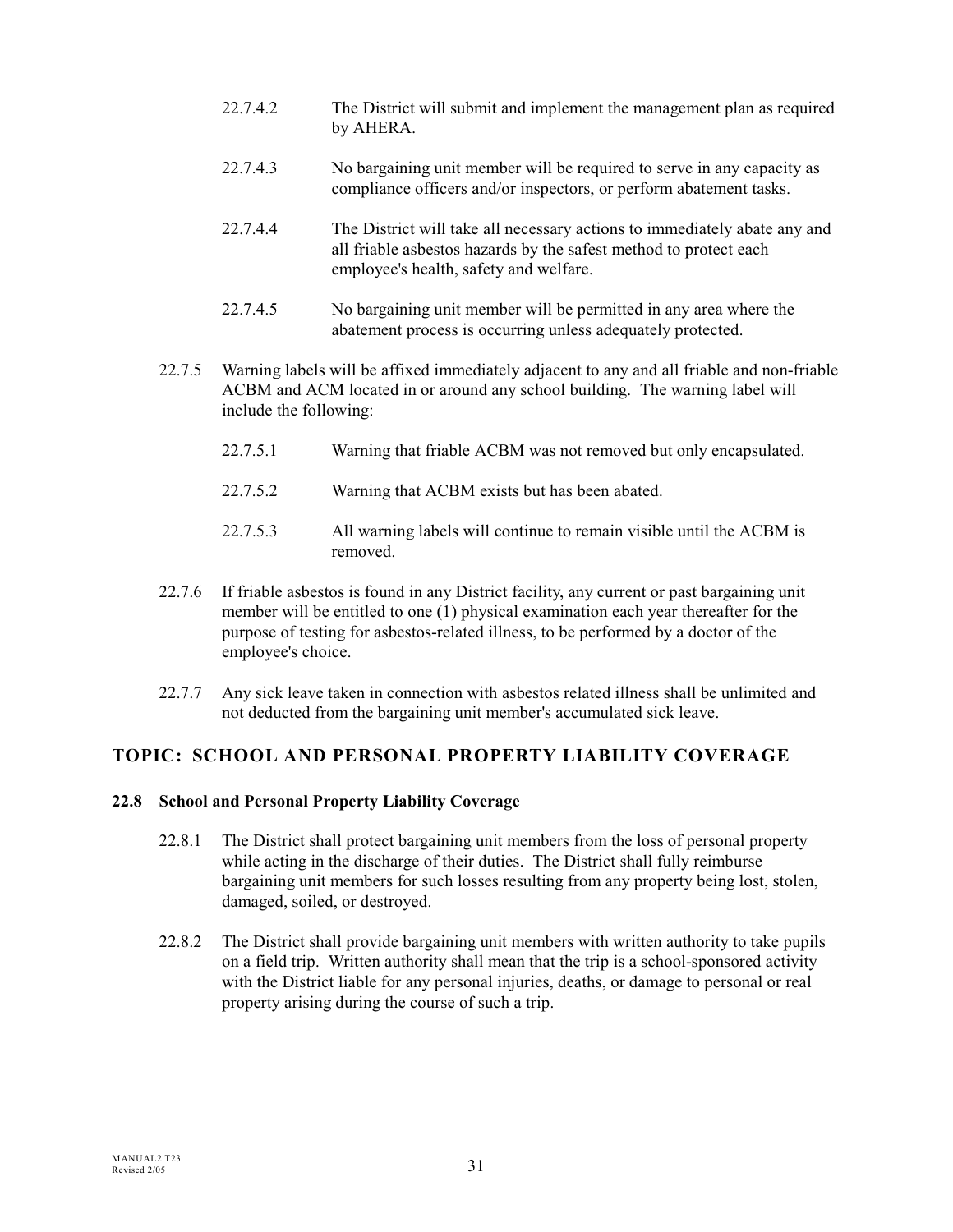# **TOPIC: ASSAULT**

#### **22.9 Assault**

- 22.9.1 Unit members shall immediately report cases of assault suffered by them in connection with their employment to their principal or immediate supervisor, who shall immediately report the incident to the police. Such information shall immediately be forwarded to the Superintendent. The Superintendent shall comply with any reasonable request from the unit member for information in the possession of the District relating to the incident or the persons involved, and shall act in appropriate ways as liaison between the unit member, police and courts.
- 22.9.2 The District shall provide inservice training on a voluntary basis to unit members seeking training relating to subduing assaultive pupils, breaking up pupil fights, and using conflict intervention skills.
- 22.9.3 The District shall reimburse unit members for any and all costs incurred as a result of assault, including repairing or replacing personal property which may have been damaged or destroyed, and for all related medical costs not covered under insurance benefits.
- 22.9.4 In the event that criminal or civil charges are brought against unit members in connection with an assault, the District shall either provide legal counsel to act in the unit member's defense or shall reimburse the unit member for legal fees incurred in securing their own defense.
- 22.9.5 The District shall provide full support, including legal and other assistance, to unit members who may be assaulted while in performance of their duties.
- 22.9.6 The District shall pursue legal action against a pupil or the pupil's parent or guardian if a unit member's person or property is injured or damaged by the willful misconduct of the pupil which occurs during the course and scope of employment.
- 22.9.7 When absence or disability arises out of or from assault, unit members shall suffer no loss in wages, benefits or leaves.

# **TOPIC: PUBLIC COMPLAINTS**

This provision guarantees that employees will be notified in writing of all public complaints. This gives the employee a chance to respond or to eliminate the complaint from district records if it is unjustified, or if improved performance has corrected the situation. Many times complaints received by the administration are used to intimidate and evaluate employees. Employees are entitled to receive written notice of such complaints, have the right to respond in writing and have such complaints eliminated from district records if they are unjustified. In addition parent complaints channeled through this procedure may prevent parent harassment of teachers.

#### **22.10 Public Complaints**

22.10.1 No negative and/or unsatisfactory evaluation, assignment, discipline, dismissal, or other adverse action shall be predicated upon complaints, information or material of a derogatory or critical nature which has been received by the District from pupils, parents,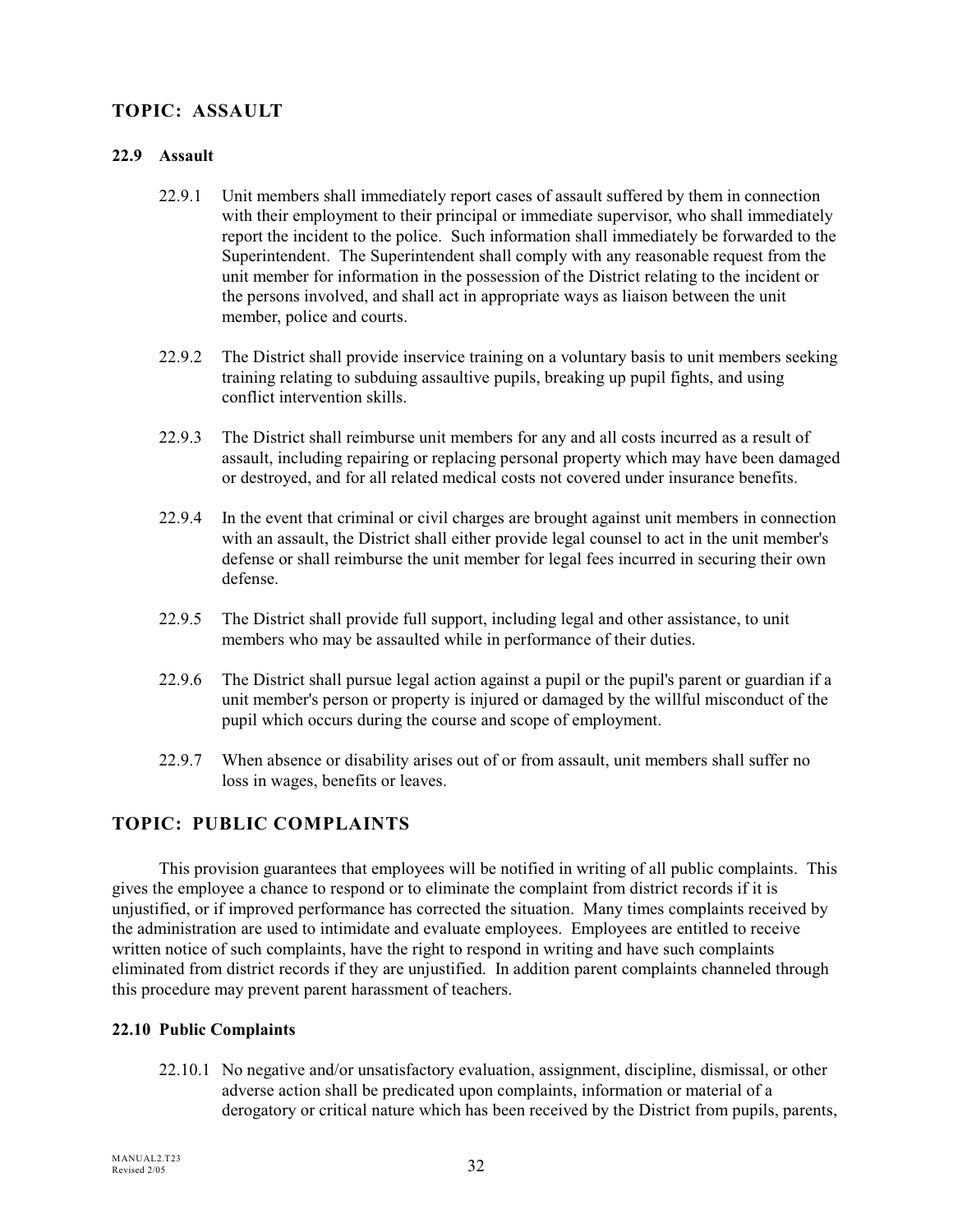District employees, public agency, and/or the public unless the following procedures have been followed:

- 22.10.1.1 Any public complaint about a unit member shall be reported to the unit member by the administrator receiving the complaint, within five (5) days of receipt, if the complaint may be placed in the unit member's file or used against the unit member.
- 22.10.1.2 Should the involved unit member believe the allegations in the public complaint warrant a meeting, the immediate supervisor shall attempt to schedule a meeting between the member and the complainant. At the request of the unit member, Association representative(s) may be present at the meeting. If the complainant refuses to attend the meeting, the complaint shall neither be placed in the unit member's personnel file nor utilized in any evaluation, assignment, or disciplinary or dismissal action against the unit member.
- 22.10.1.3 If the matter is not resolved at the meeting to the satisfaction of the complainant, complainant may reduce the complaint to writing and submit the original to the unit member, with a copy to the unit member's immediate supervisor. The unit member shall be given time during the duty day, without salary deduction, to review the complaint and prepare responsive comments. If the unit member believes the complaint is false and/or based on hearsay, a grievance may be initiated to determine the validity of such complaint. If no written complaint is received, the matter shall be dropped.
- 22.10.2 Complaints which are withdrawn, shown to be false, or are not sustained by the grievance procedure shall neither be placed in the unit member's personnel file nor utilized in any evaluation, assignment, or disciplinary or dismissal action against the unit member.
- 22.10.3 All information or proceedings regarding any complaint shall be kept confidential by the District.

# **TOPIC: NOTICE OF CRIMINAL HISTORY**

#### **22.11 Notice of Criminal History**

- 22.11.1 The district shall inform any teacher or counselor in a supervisory or disciplinary position over a student when the district has information that the student has done any of the following:
	- 22.11.1.1 The student has been expelled from another school, and the reason for the expulsion.
	- 22.11.1.2 The student has been taken into custody or convicted for crime(s) against the property, students, or personnel of the district.